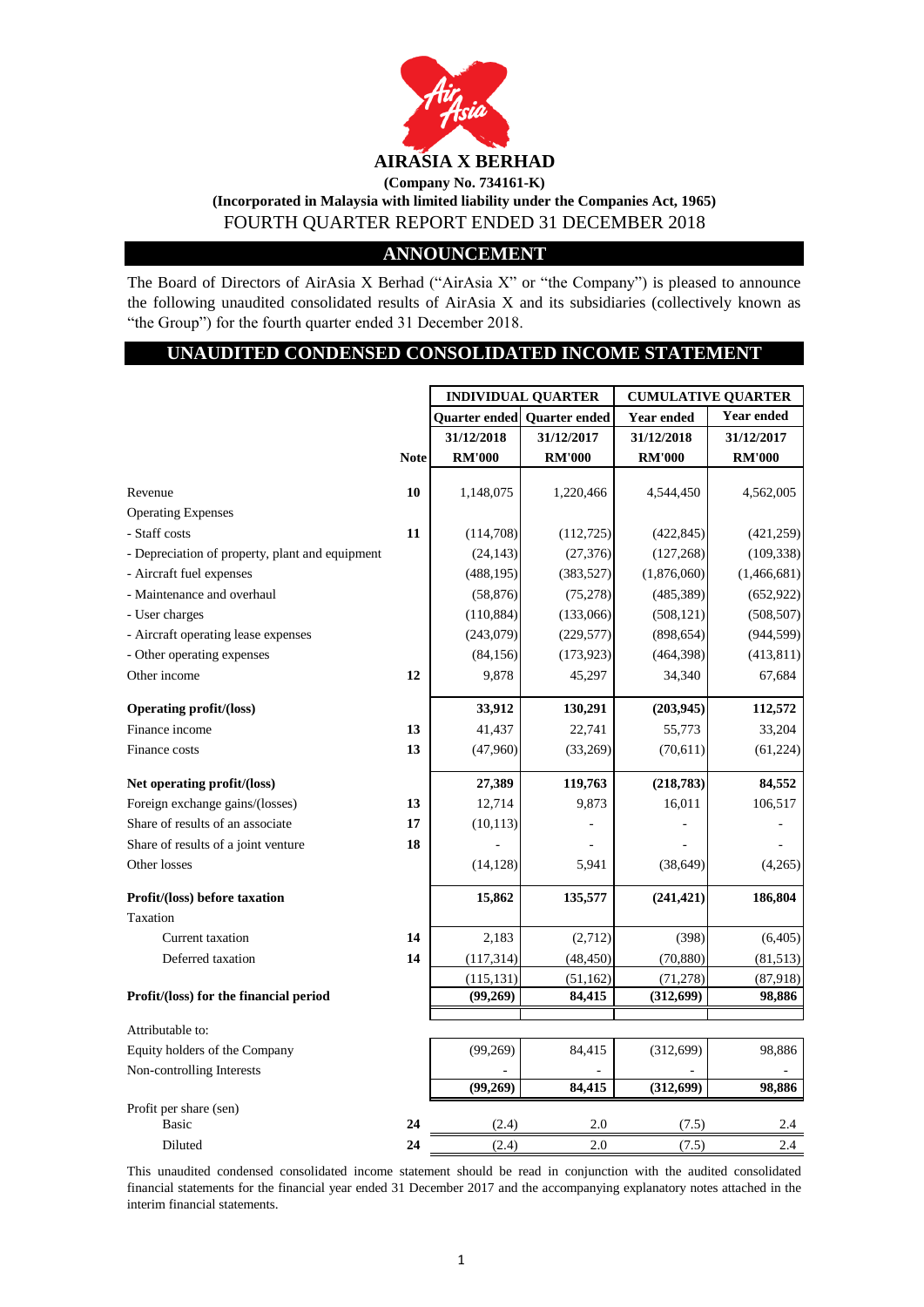

## **UNAUDITED CONDENSED CONSOLIDATED STATEMENT OF COMPREHENSIVE INCOME**

|                                                                                                   |                             | <b>INDIVIDUAL QUARTER</b>          | <b>CUMULATIVE QUARTER</b>   |                             |  |  |
|---------------------------------------------------------------------------------------------------|-----------------------------|------------------------------------|-----------------------------|-----------------------------|--|--|
|                                                                                                   |                             | <b>Quarter ended Quarter ended</b> | <b>Year ended</b>           | <b>Year ended</b>           |  |  |
|                                                                                                   | 31/12/2018<br><b>RM'000</b> | 31/12/2017<br><b>RM'000</b>        | 31/12/2018<br><b>RM'000</b> | 31/12/2017<br><b>RM'000</b> |  |  |
| Profit/(loss) for the financial period                                                            | (99,269)                    | 84,415                             | (312,699)                   | 98,886                      |  |  |
| Other comprehensive income/(loss)<br>Cash flow hedges<br>Foreign currency translation differences | (97, 457)<br>(75)           | (28,671)<br>(72)                   | (83, 614)<br>(149)          | (107, 377)<br>(17)          |  |  |
| Total comprehensive income/(loss)<br>for the financial period                                     | (196, 801)                  | 55,672                             | (396, 462)                  | (8,508)                     |  |  |
| Total comprehensive income/(loss) attributable<br>To equity holder of the company                 | (196, 801)                  | 55,672                             | (396, 462)                  | (8,508)                     |  |  |
| Non-controlling interest                                                                          |                             |                                    |                             |                             |  |  |
| Total comprehensive income/(loss)<br>for the financial period                                     | (196, 801)                  | 55,672                             | (396, 462)                  | (8,508)                     |  |  |
|                                                                                                   |                             |                                    |                             |                             |  |  |

This unaudited condensed consolidated income statement should be read in conjunction with the audited consolidated financial statements for the financial year ended 31 December 2017 and the accompanying explanatory notes attached in the interim financial statements.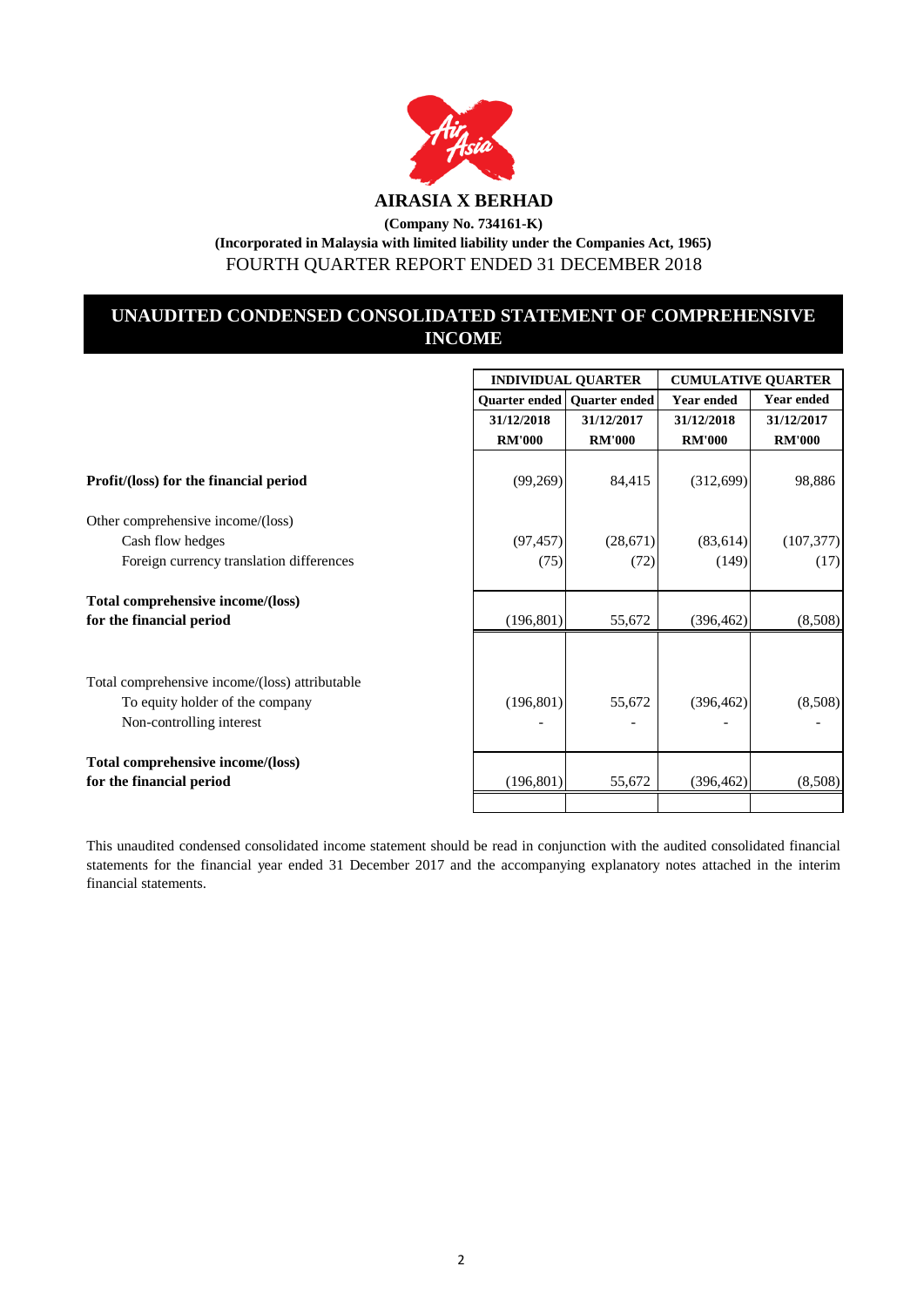

**(Company No. 734161-K)**

**(Incorporated in Malaysia with limited liability under the Companies Act, 1965)** FOURTH QUARTER REPORT ENDED 31 DECEMBER 2018

## **UNAUDITED CONDENSED CONSOLIDATED STATEMENT OF FINANCIAL POSITION**

|                                    |             | <b>Unaudited</b>  | <b>Audited</b> |
|------------------------------------|-------------|-------------------|----------------|
|                                    |             | As At             | As At          |
|                                    |             | 31/12/2018        | 31/12/2017     |
|                                    | <b>Note</b> | <b>RM'000</b>     | <b>RM'000</b>  |
| <b>NON-CURRENT ASSETS</b>          |             |                   |                |
| Property, plant and equipment      | 15          | 624,964           | 1,595,903      |
| Deferred tax assets                |             | 389,296           | 423,664        |
| Other deposits and prepayments     | 16          | 1,714,195         | 1,513,349      |
| Amount due from an associate       |             | 67,287            | 81,305         |
| Amount due from a joint venture    |             |                   | 44,010         |
| Investment in an associate         | 17          |                   |                |
| Investment in a joint venture      | 18          |                   |                |
|                                    |             | 2,795,742         | 3,658,231      |
| <b>CURRENT ASSETS</b>              |             |                   |                |
| Assets held for sale               |             | 999,012           |                |
| Inventories                        |             | 13,257            | 8,518          |
| Trade and other receivables        | 19          | 189,837           | 537,388        |
| Amount due from an associate       |             |                   | 28,969         |
| Amount due from related parties    |             | 48,851            | 75,305         |
| Derivative financial instruments   | 21          |                   | 23,094         |
| Tax recoverable                    |             | 806               |                |
| Deposits, cash and bank balances   | 20          | 297,609           | 432,675        |
|                                    |             | 1,549,372         | 1,105,949      |
| <b>CURRENT LIABILITIES</b>         |             |                   |                |
| Sales in advance                   |             | 676,245           | 714,586        |
| Trade and other payables           | 22          | 1,102,510         | 1,164,130      |
| Provision for taxation             |             |                   | 782            |
| Amount due to an associate         |             | 7,777             |                |
| Amount due to a joint venture      |             |                   | 122,827        |
| Amounts due to related parties     |             | 97,381            | 28,963         |
| <b>Borrowings</b>                  | 23          | 192,324           | 188,528        |
|                                    |             | 2,076,237         | 2,219,816      |
| <b>Net Current Liabilities</b>     |             | (526, 865)        | (1, 113, 867)  |
| <b>NON-CURRENT LIABILITIES</b>     |             |                   |                |
| <b>Borrowings</b>                  |             |                   |                |
| Provision for aircraft maintenance | 23          | 494,728           | 673,442        |
| Derivative financial instruments   | 22          | 1,013,689         | 789,043        |
| Other payables and accruals        | 22          | 130,486<br>52,769 | 93,273         |
|                                    |             | 1,691,672         | 1,555,758      |
|                                    |             |                   |                |
|                                    |             | 577,205           | 988,606        |
| <b>CAPITAL AND RESERVES</b>        |             |                   |                |
| Share capital                      |             | 1,534,043         | 1,534,043      |
| Warrant reserve                    |             | 62,222            | 62,222         |
| Currency translation reserve       |             | 29                | 178            |
| Other reserves                     |             | (84, 409)         | (795)          |
| <b>Accumulated losses</b>          |             | (934, 680)        | (607, 042)     |
| <b>Shareholders' equity</b>        |             | 577,205           | 988,606        |

This unaudited condensed consolidated income statement should be read in conjunction with the audited consolidated financial statements for the financial year ended 31 December 2017 and the accompanying explanatory notes attached in the interim financial statements.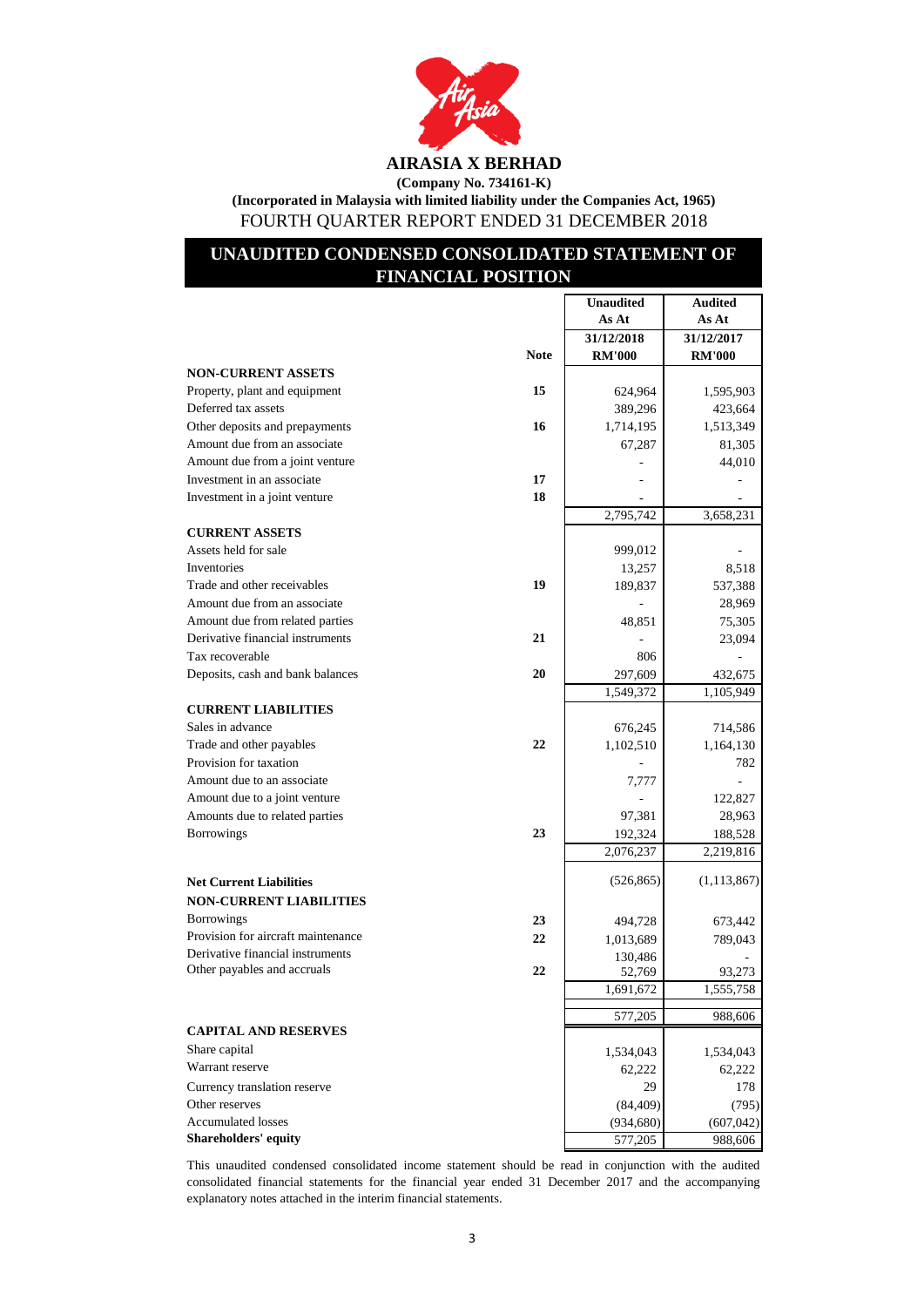

**(Company No. 734161-K)**

**(Incorporated in Malaysia with limited liability under the Companies Act, 1965)** FOURTH QUARTER REPORT ENDED 31 DECEMBER 2018

## **UNAUDITED CONDENSED CONSOLIDATED CASH FLOW STATEMENTS**

|                                                           |             | <b>Year ended</b> | <b>Year ended</b> |
|-----------------------------------------------------------|-------------|-------------------|-------------------|
|                                                           |             | 31/12/2018        | 31/12/2017        |
|                                                           | <b>Note</b> | <b>RM'000</b>     | <b>RM'000</b>     |
| <b>CASH FLOWS FROM OPERATING ACTIVITIES</b>               |             |                   |                   |
| Profit/(loss) before tax                                  |             | (241, 421)        | 186,804           |
| Adjustments:                                              |             |                   |                   |
| Property, plant and equipment                             |             |                   |                   |
| - Depreciation                                            |             | 127,268           | 109,338           |
| - Write-off                                               |             | 7,844             | 431               |
| - Loss on disposal                                        |             |                   | 93                |
| Allowance for impairment of receivables                   |             | 149,897           | 60,049            |
| Bad debts written off                                     |             |                   | 19                |
| Finance cost                                              |             | 31,007            | 38,581            |
| Finance income                                            |             | (17,961)          | (20, 344)         |
| Discounting of interest on deposits                       |             | 1,792             | 9,783             |
| Fair value loss on derivative financial instruments       |             | 69,966            | 4,265             |
| Share option expense                                      |             |                   | 241               |
| Net unrealised foreign exchange losses/(gains)            |             | (2,201)           | (73,005)          |
|                                                           |             | 126,191           | 316,255           |
| Changes in working capital:                               |             |                   |                   |
| Inventories                                               |             | (4,739)           | 5,633             |
| Trade and other receivables                               |             | (187,961)         | (492, 524)        |
| Related parties balances                                  |             | 77,324            | 47,205            |
| Trade and other payables                                  |             | 137,382           | 427,664           |
| Sales in advance                                          |             | (49, 733)         | (11,180)          |
| <b>Cash from operations</b>                               |             | 98,464            | 293,053           |
| Finance costs paid                                        |             | (3,834)           | (2,106)           |
| Interest received                                         |             | 5,263             | 4,527             |
| Tax paid                                                  |             | (2,027)           | (4,079)           |
| Net cash generated from operating activities              |             | 97,866            | 291,395           |
| CASH FLOWS FROM INVESTING ACTIVITIES                      |             |                   |                   |
| Property, plant and equipment                             |             |                   |                   |
| - Additions                                               |             | (9,165)           | (26,629)          |
| - Proceeds from disposal of property, plant and equipment |             |                   | 4,635             |
| Net cash used in investing activities                     |             | (9,165)           | (21,994)          |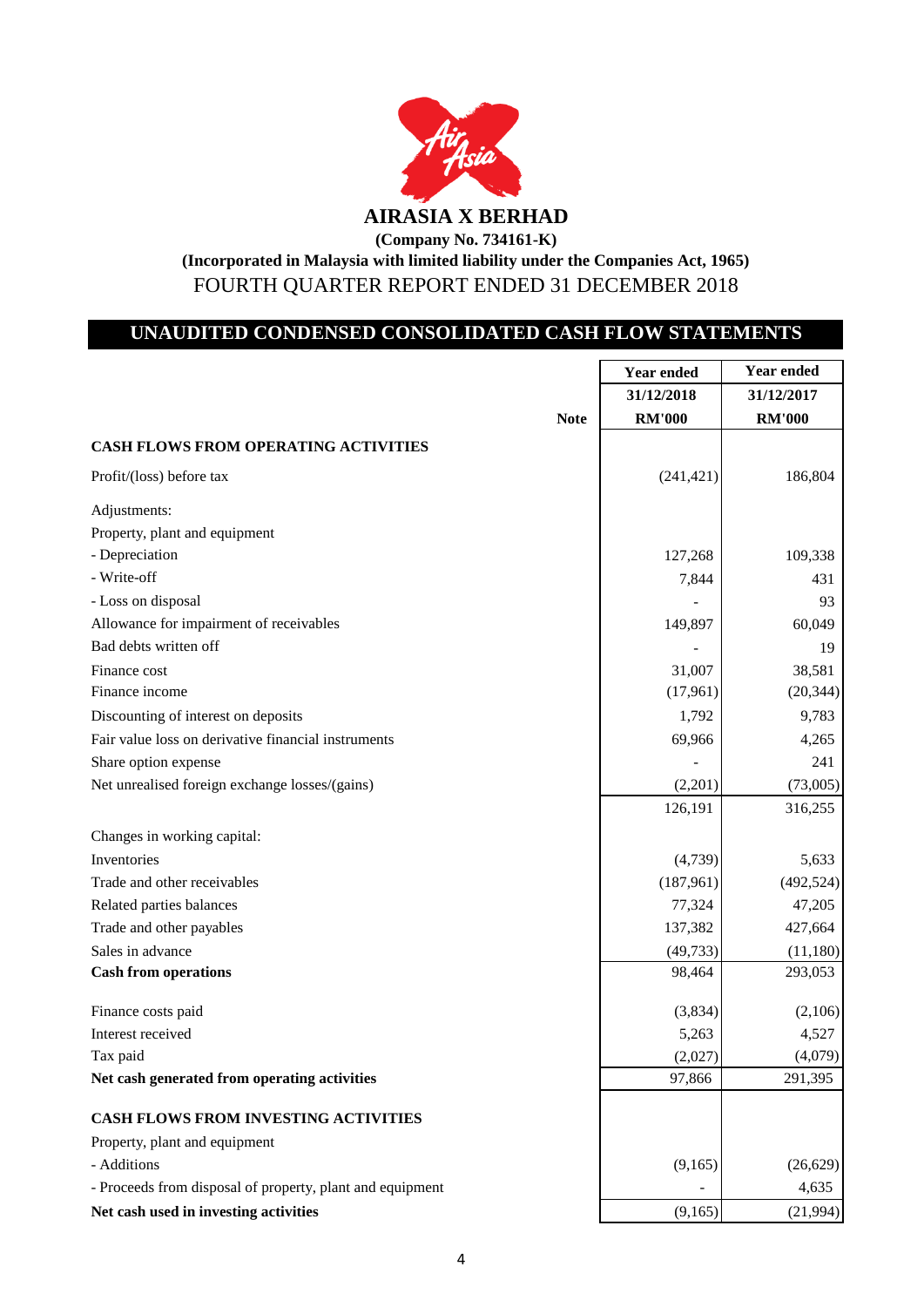

**(Incorporated in Malaysia with limited liability under the Companies Act, 1965)** FOURTH QUARTER REPORT ENDED 31 DECEMBER 2018

# **UNAUDITED CONDENSED CONSOLIDATED CASH FLOW STATEMENTS (CONT'D.)**

|                                                                          |             | <b>Year ended</b> | <b>Year ended</b> |
|--------------------------------------------------------------------------|-------------|-------------------|-------------------|
|                                                                          |             | 31/12/2018        | 31/12/2017        |
|                                                                          | <b>Note</b> | <b>RM'000</b>     | <b>RM'000</b>     |
| <b>CASH FLOWS FROM FINANCING ACTIVITIES</b>                              |             |                   |                   |
| Proceeds from borrowings                                                 |             |                   | 62                |
| Repayments of borrowings                                                 |             | (187, 339)        | (199, 876)        |
| Interest paid                                                            |             | (28, 291)         | (36, 476)         |
| Deposits pledged as securities                                           |             | (3,777)           | (1,613)           |
| Net cash used in financing activities                                    |             | (219, 407)        | (237,903)         |
| NET (DECREASE)/INCREASE FOR THE FINANCIAL PERIOD                         |             | (130,706)         | 31,498            |
| <b>CURRENCY TRANSLATION DIFFERENCES</b>                                  |             | (8,137)           | (22, 457)         |
| CASH AND CASH EQUIVALENTS AT BEGINNING OF THE<br><b>FINANCIAL PERIOD</b> |             | 391,447           | 382,406           |
| CASH AND CASH EQUIVALENTS AT END OF THE<br><b>FINANCIAL PERIOD</b>       | 20          | 252,604           | 391,447           |

This unaudited condensed consolidated income statement should be read in conjunction with the audited consolidated financial statements for the financial year ended 31 December 2017 and the accompanying explanatory notes attached in the interim financial statements.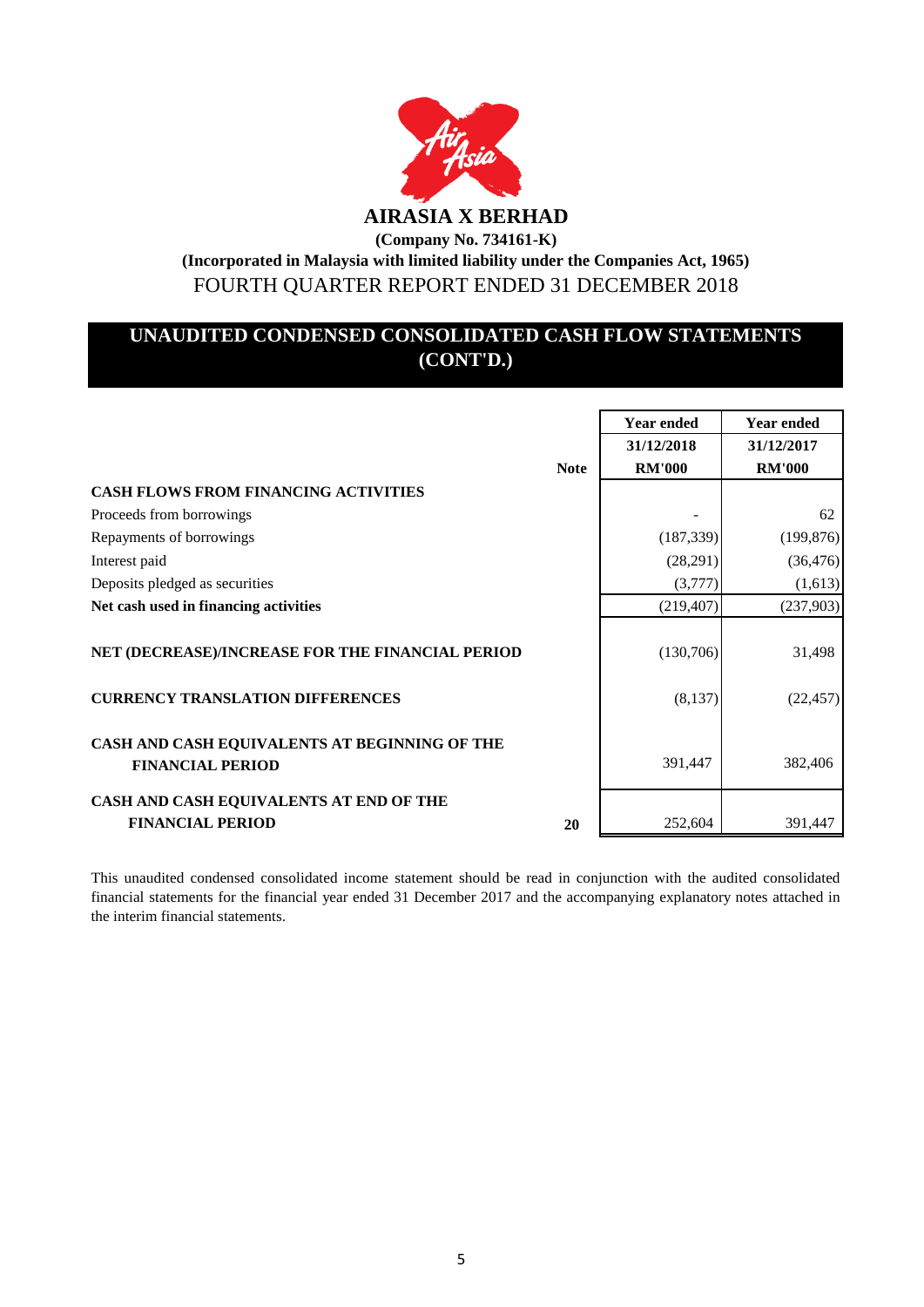

## **(Company No. 734161-K) (Incorporated in Malaysia with limited liability under the Companies Act, 1965)** FOURTH QUARTER REPORT ENDED 31 DECEMBER 2018

## **UNAUDITED CONDENSED CONSOLIDATED STATEMENT OF CHANGES IN EQUITY**

|                                                      |                          | <b>Issued and fully paid</b> |                          |                          |                          |                          |                          |               |               |                          |               |
|------------------------------------------------------|--------------------------|------------------------------|--------------------------|--------------------------|--------------------------|--------------------------|--------------------------|---------------|---------------|--------------------------|---------------|
|                                                      |                          | ordinary shares              |                          |                          |                          |                          |                          |               |               |                          |               |
|                                                      |                          | of RM0.15 each               |                          |                          |                          |                          |                          |               |               |                          |               |
|                                                      |                          |                              |                          |                          | <b>Cash Flow</b>         |                          | Currency                 |               |               | Non-                     |               |
|                                                      | <b>Number</b>            | <b>Nominal</b>               | <b>Share</b>             | Warrant                  | Hedge                    |                          | <b>Other</b> Translation | Accumulated   |               | controlling              | <b>Total</b>  |
|                                                      | of shares                | <b>Value</b>                 | Premium                  | <b>Reserve</b>           | <b>Reserve</b>           | <b>Reserve</b>           | <b>Reserve</b>           | Losses        | <b>Total</b>  | interest                 | <b>Equity</b> |
|                                                      | '000'                    | <b>RM'000</b>                | <b>RM'000</b>            | <b>RM'000</b>            | <b>RM'000</b>            |                          | <b>RM'000</b>            | <b>RM'000</b> | <b>RM'000</b> | <b>RM'000</b>            | <b>RM'000</b> |
| At 1 January 2018                                    | 4,148,148                | 1,534,043                    |                          | 62,222                   | (795)                    | $\overline{\phantom{a}}$ | 178                      | (607, 042)    | 988,606       |                          | 988,606       |
| Effects of change of accounting policies (Note 2)    |                          |                              |                          |                          |                          |                          |                          | (14,939)      | (14,939)      |                          | (14,939)      |
| At 1 January 2018, as restated                       | 4,148,148                | 1,534,043                    |                          | 62,222                   | (795)                    |                          | 178                      | (621, 981)    | 973,667       |                          | 973,667       |
| Net loss for the financial period                    |                          |                              |                          |                          |                          |                          |                          | (312,699)     | (312, 699)    |                          | (312, 699)    |
| Other comprehensive loss                             |                          | $\blacksquare$               |                          | $\blacksquare$           | (83, 614)                |                          | (149)                    |               | (83,763)      |                          | (83,763)      |
| Total comprehensive loss                             | $\overline{\phantom{a}}$ | $\blacksquare$               | $\overline{\phantom{a}}$ | $\sim$                   | (83, 614)                |                          | (149)                    | (312, 699)    | (396, 462)    | $\overline{\phantom{a}}$ | (396, 462)    |
| At 31 December 2018                                  | 4,148,148                | 1,534,043                    | $\sim$                   | 62,222                   | (84, 409)                | $\sim$                   | 29                       | (934, 680)    | 577,205       | $\overline{\phantom{a}}$ | 577,205       |
| At 1 January 2017                                    | 4,148,148                | 622,222                      | 911,821                  | 62,222                   | 106,582                  | 2,558                    | 195                      | (648, 715)    | ,056,885      |                          | 1,056,885     |
| Prior Year Adjustment                                |                          |                              |                          |                          |                          |                          |                          | (60, 012)     | (60, 012)     |                          | (60, 012)     |
| At 1 January 2017, as restated                       | 4,148,148                | 622,222                      | 911,821                  | 62,222                   | 106,582                  | 2,558                    | 195                      | (708, 727)    | 996,873       |                          | 996,873       |
| Transfer to no-par value regime                      |                          | 911,821                      | (911, 821)               |                          |                          |                          |                          |               |               |                          |               |
| Net profit for the financial period                  |                          | $\overline{\phantom{a}}$     |                          | $\overline{\phantom{a}}$ |                          |                          |                          | 98,886        | 98,886        | $\sim$                   | 98,886        |
| Other comprehensive income                           |                          | $\sim$                       | $\overline{\phantom{a}}$ | $\blacksquare$           | (107, 377)               | $\overline{\phantom{a}}$ | (17)                     | ٠             | (107, 394)    | $\sim$                   | (107, 394)    |
| Total comprehensive (loss)/income                    |                          | $\blacksquare$               |                          | $\overline{\phantom{a}}$ | (107, 377)               |                          | (17)                     | 98,886        | (8,508)       |                          | (8,508)       |
| Employee Share Option Scheme ('ESOS')                |                          | $\qquad \qquad -$            |                          |                          | $\overline{\phantom{a}}$ | 241                      |                          |               | 241           |                          | 241           |
| Transferred to retained earnings upon expiry of ESOS |                          |                              |                          |                          |                          | (2,799)                  |                          | 2,799         |               |                          |               |
| At 31 December 2017                                  | 4,148,148                | 1,534,043                    |                          | 62,222                   | (795)                    |                          | 178                      | (607, 042)    | 988,606       |                          | 988,606       |

This unaudited condensed consolidated income statement should be read in conjunction with the audited consolidated financial statements for the financial year ended 31 December 2017 and the accompanying explanatory notes attached in the interim financial statements.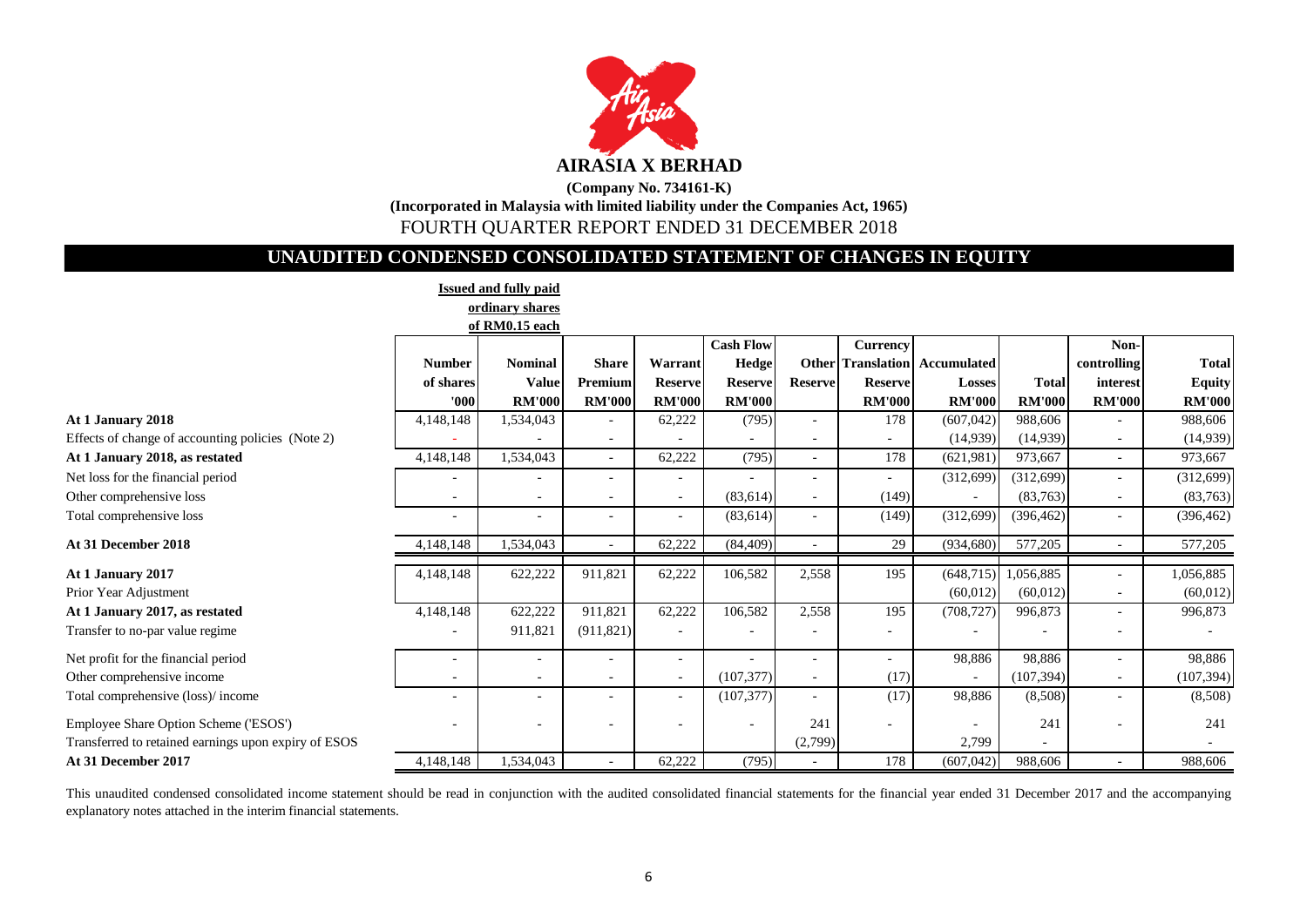

**(Company No. 734161-K)**

**(Incorporated in Malaysia with limited liability under the Companies Act, 1965)**

FOURTH QUARTER REPORT ENDED 31 DECEMBER 2018

## **KEY OPERATING STATISTICS - 31 DECEMBER 2018**

**Performance indicator for current quarter against the same quarter last year**

| <b>Ouarter Ended: 31 December</b>        | <b>Oct - Dec 2018</b> | <b>Oct - Dec 2017</b> | <b>Changes Y-O-Y</b> |
|------------------------------------------|-----------------------|-----------------------|----------------------|
|                                          |                       |                       |                      |
| Seat capacity                            | 1,911,767             | 1,878,968             | 2%                   |
| Passengers carried                       | 1,498,618             | 1,549,048             | $-3%$                |
| Load factor                              | 78%                   | 83%                   | $-5%$                |
| RPK (millions)                           | 7,168                 | 7,553                 | $-5%$                |
| ASK (millions)                           | 9,162                 | 9,146                 | 0%                   |
| Average passenger fare (RM)              | 490                   | 519                   | $-6%$                |
| Ancillary revenue per passenger (RM)     | 171                   | 176                   | $-3%$                |
| Revenue per ASK (sen)                    | 12.53                 | 13.35                 | $-6\%$               |
| Revenue per ASK $(US\varphi)$            | 3.02                  | 3.21                  | $-6%$                |
| Cost per ASK (sen)                       | 12.27                 | 12.41                 | $-1\%$               |
| Cost per ASK $(US\varphi)$               | 2.96                  | 3.06                  | $-3%$                |
| Cost per ASK (sen) - excluding fuel      | 6.94                  | 8.22                  | $-16%$               |
| Cost per ASK $(US\phi)$ - excluding fuel | 1.68                  | 2.02                  | $-17%$               |
| Aircraft (end of period)                 | 35                    | 30                    | 17%                  |
| Average sector length (km)               | 4,745                 | 4,868                 | $-3%$                |
| Sectors flown                            | 5,071                 | 4,984                 | 2%                   |
| Fuel consumed (Barrels)                  | 1,313,713             | 1,330,999             | $-1\%$               |
| Average fuel price (USD/Barrel)          | 89                    | 69                    | 29%                  |
|                                          |                       |                       |                      |

*Exchange Rate : RM/USD - 4.1426 for 4Q18 and 4.0605 for 4Q17*

### **Definitions and calculation methodology**

| RPK (Revenue Passenger Kilometres) | Number of passengers carried multiplied by distance flown      |
|------------------------------------|----------------------------------------------------------------|
| ASK (Available Seat Kilometres)    | Total available seats multiplied by the distance flown         |
| Revenue per ASK                    | Total revenue divided by ASK                                   |
| Cost per ASK                       | Total expenses before interest and tax divided by ASK          |
| Cost per ASK - excluding fuel      | Costs, as defined above, less fuel expenses, divided by ASK    |
| Average passenger fare             | Total schedule flight revenue, divided by number of passengers |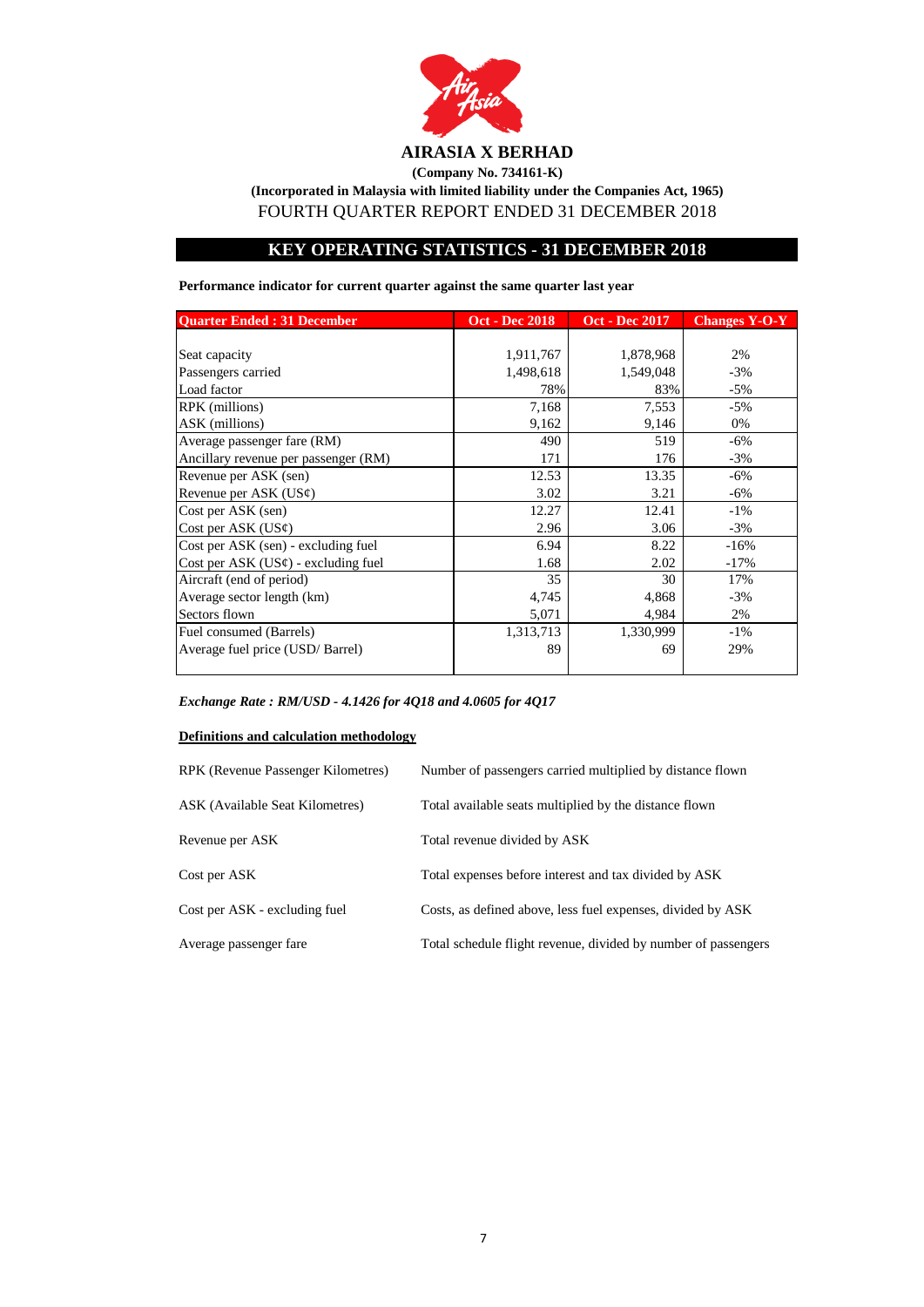

#### **1. Basis of preparation**

The interim financial report is unaudited and has been prepared in accordance with Malaysian Financial Reporting Standard ("MFRS") 134: "Interim Financial Reporting" and paragraph 9.22 and Appendix 9B of the Bursa Malaysia Securities Berhad ("Bursa Malaysia") Listing Requirements.

The interim financial statements should be read in conjunction with the audited consolidated financial statements for the financial year ended 31 December 2017.

#### **2. Summary of significant accounting policies**

The accounting policies and methods of computation adopted for the interim financial statements are consistent with those adopted for the audited consolidated financial statements of the Group for the financial year ended 31 December 2017.

Details of standards, amendments to published standards and interpretations to existing standards that are applicable to the Group with effect from 1 January 2018 or later are provided in the notes to the financial statements in the audited financial statements of the Group for the financial year ended 31 December 2017. The changes in accounting policies are also expected to be reflected in the Group's consolidated financial statements as at and for the year ended 31 December 2018. The Group has adopted MFRS 15 "Revenue from Contracts with Customers" and MFRS 9 "Financial Instruments" from 1 January 2018. Other new standards with effective date from 1 January 2018 do not have material effect on the Group's financial statements. The Group did not early adopt any new standards, amendments to published standards and interpretation to existing standards. The changes arising from the adoption of new standards are as described below: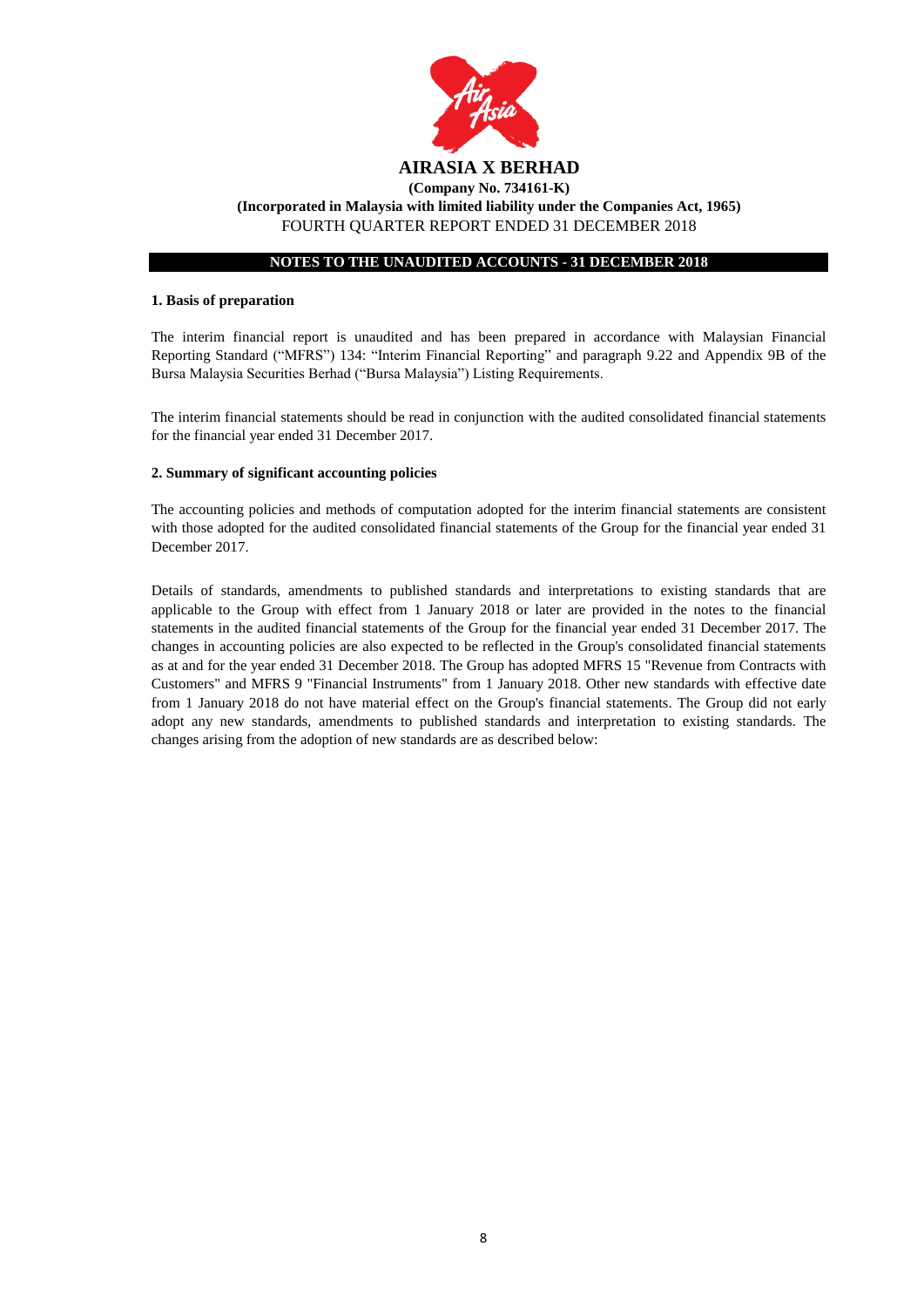

FOURTH QUARTER REPORT ENDED 31 DECEMBER 2018

### **NOTES TO THE UNAUDITED ACCOUNTS - 31 DECEMBER 2018**

(a) Adoption of MFRS 15 "Revenue" from Contracts with Customers

MFRS 15 "Revenue from Contracts with Customers" replaces the guidance in MFRS 111 "Construction Contracts", MFRS 118 "Revenue", IC Interpretation 13 "Customer Loyalty Programmes", IC Interpretation 15 "Agreements for Construction of Real Estate", IC Interpretation 18 "Transfers of Assets from Customers" and IC Interpretation 131 "Revenue - Barter Transactions Involving Advertising Services". MFRS 15 provides a single model for accounting for revenue arising from contracts with customers, focusing on the identification and satisfaction of performance obligation. The standard specifies that the revenue is to be recognised when control over the goods or services is transferred to customer, moving from the transfer of risk and rewards.

Effects arising from the initial application of MFRS 15 are as follows:-

|                          | <b>Impact of adoption of MFRS</b> |
|--------------------------|-----------------------------------|
|                          | 15 to opening balance at 1        |
|                          | January 2018                      |
|                          | <b>RM'000</b>                     |
| Sales in Advance         | (18,246)                          |
| Deferred tax assets      | 4.379                             |
| <b>Retained Earnings</b> | 13.867                            |

(b) Adoption of MFRS 9 "Financial Instruments"

MFRS 9 "Financial Instruments" replaces the guidance in MFRS 139 "Financial Instruments: Recognition and Measurement" for annual periods beginning on or after 1 January 2018. Retrospective application is required, but comparative information is not compulsory. The new requirements introduced for all three aspects of the accounting for financial instruments are as follows:-

i) classification and measurement;

MFRS 9 contains three principal classification categories for financial assets: measured at amortised cost, fair value through other comprehensive income ("FVOCI") and fair value through profit or loss ("FVTPL"). The standard eliminates the existing MFRS 139 categories of held to maturity, loans and receivables and available for sale.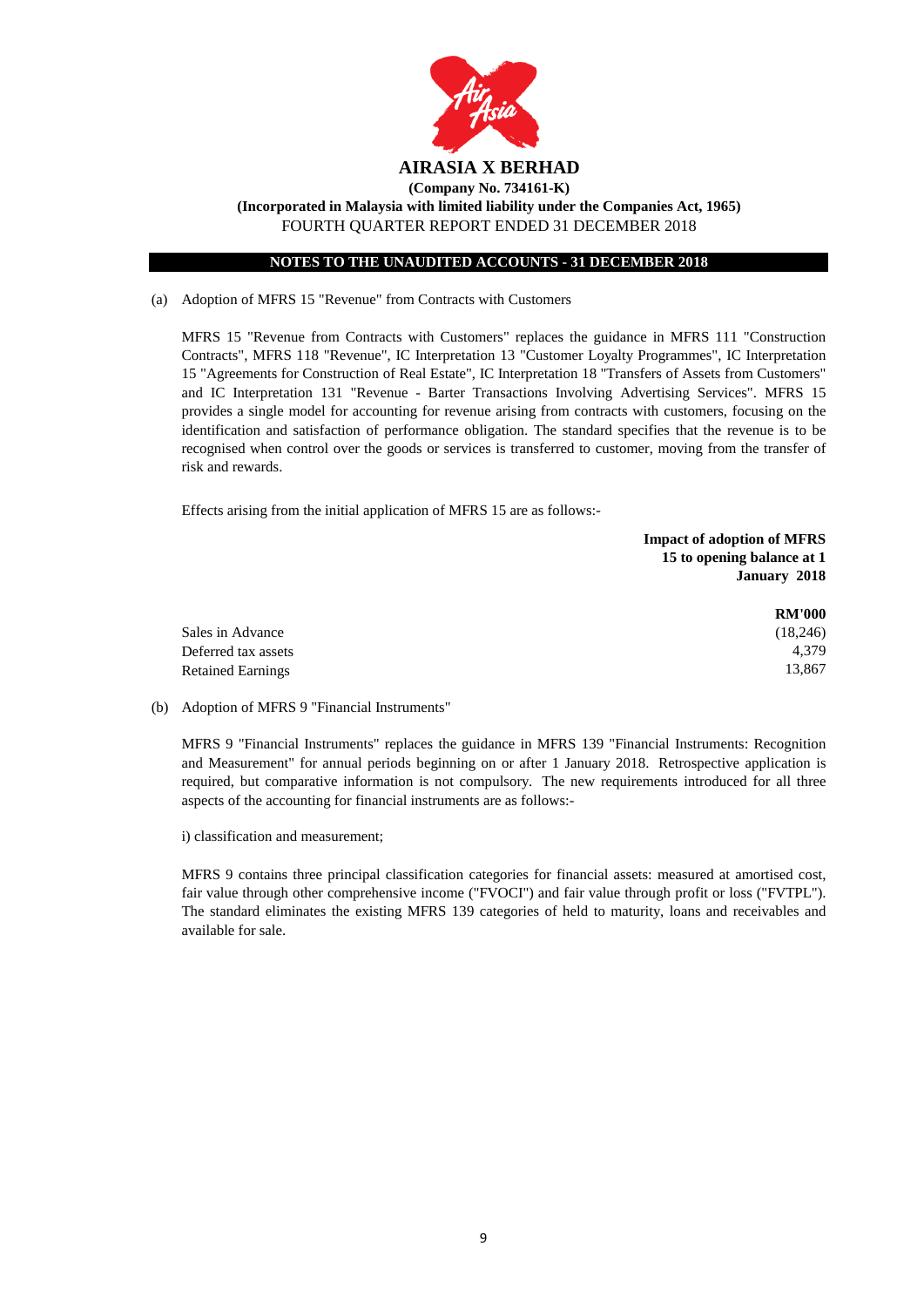

#### Impact as a result of MFRS 9 adoption

The Group does not expect a significant impact on its balance sheet or equity on applying and measurement of MFRS 9. It expects to continue measuring at fair value all financial assets currently held at fair value.

Loans and receivables are held to collect contractual cash flows and are expected to give rise to cash flows representing solely payments of principal and interest. The Group analysed the contractual cash flow characteristics of those instruments and concluded that they meet the criteria for amortised cost measurement under MFRS 9. Therefore, reclassification for these instruments are not required.

ii) impairment; and

The adoption of MFRS 9 has fundamentally changed the Group's accounting for impairment losses for financial assets by replacing MFRS 139's incurred loss approach with a forward-looking expected credit loss (ECL) approach. ECLs are based on the difference between the contractual cash flows due in accordance with the contract and all the cash flows that the Group expects to receive. The shortfall is then discounted at an approximation to the asset's orginal effective interest rate. The Group does not have other financial assets other than trade and other receivables, for which the Group has applied the standard's simplified approach and calculated ECLs based on lifetime expected credit losses. The Group has established a provision matrix that is based on the Group's historical credit loss experience, adjusted for foward-looking factors specific to the debtors and the economic environment in which the business is operating in. The impact upon application of the new impairment model was not material in relation to the opening balance of the Group as at 1 January 2018.

#### Impact as a result of MFRS 9 adoption

Effects arising from the initial application of MFRS 9 with the new impairment model are as follows:-

|                             | <b>Impact of adoption of MFRS</b><br>9 to opening balance at 1<br>January 2018 |
|-----------------------------|--------------------------------------------------------------------------------|
|                             | <b>RM'000</b>                                                                  |
| Trade and Other Receivables | (1,410)                                                                        |
| Deferred Tax Assets         | 338                                                                            |
| <b>Retained Earnings</b>    | 1,072                                                                          |

iii) Hedge accounting

The Group has decided to continue applying hedge accounting as set out in MFRS 139 to all hedges until the project on accounting for macro hedging is completed by International Accounting Standards Board (IASB).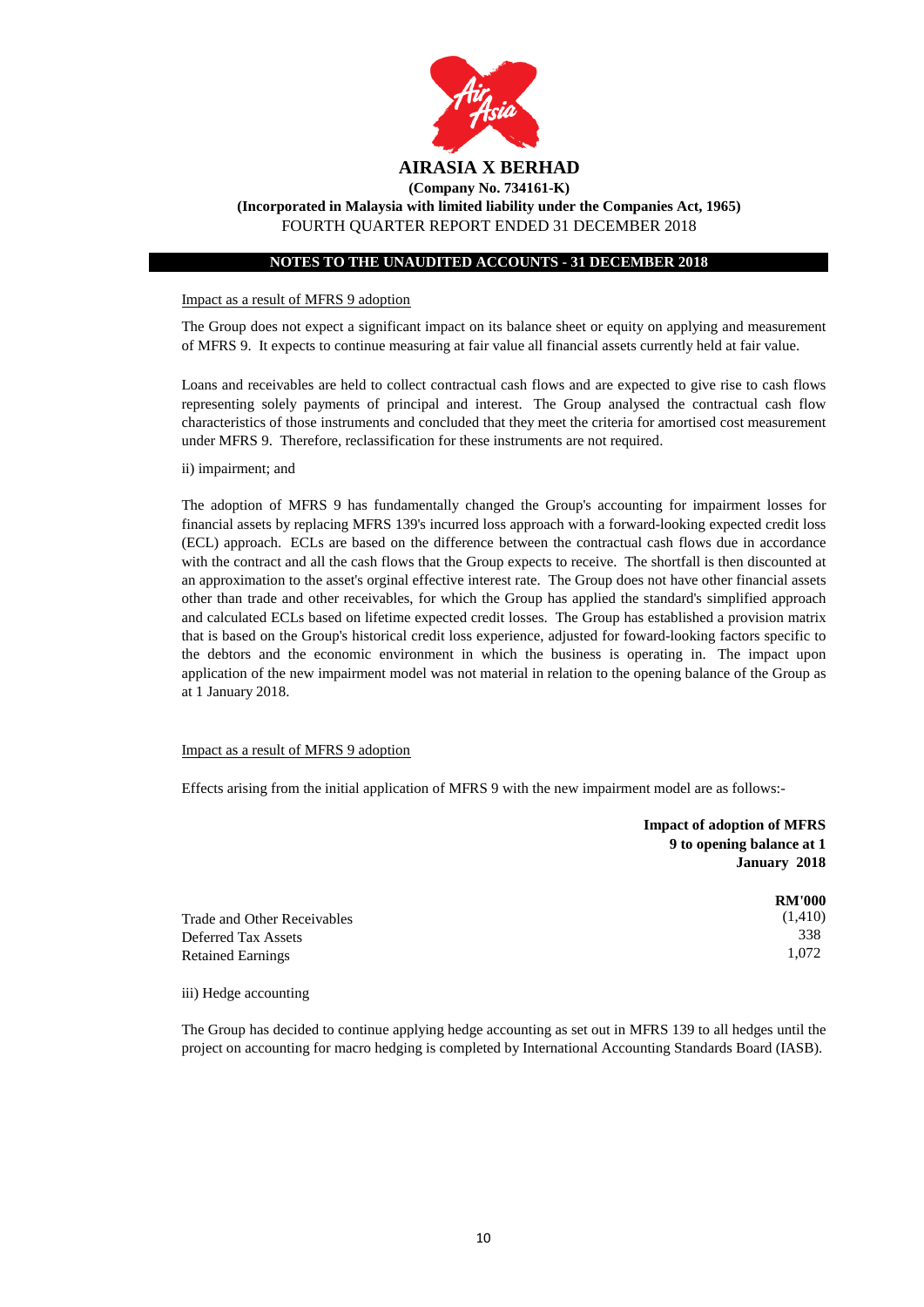

**(Company No. 734161-K)**

**(Incorporated in Malaysia with limited liability under the Companies Act, 1965)** FOURTH QUARTER REPORT ENDED 31 DECEMBER 2018

#### **NOTES TO THE UNAUDITED ACCOUNTS - 31 DECEMBER 2018**

#### (c) Adoption of MFRS 16 "Leases"

MFRS 16 Leases is relevant to the Group and becomes effective for financial periods beginning on or after 1 January 2019. The standard eliminates the lessee's classification of leases as either operating leases or finance leases and, instead, introduces a single lease accounting model. Applying that model, a lessee is required to recognise assets and liabilities for all leases with a term of more than 12 months, unless the underlying asset is of low value, and depreciation of lease assets separately from interest on lease liabilities in the statement of profit or loss. MFRS 16 will primarily affect the Group's accounting as a lessee of leases for aircraft and related equipment, and buildings and other equipment which are currently classified as operating leases. The application of the new accounting model is expected to lead to a material increase in both assets and liabilities and to impact on the timing of the expense recognition in the statement of profit or loss over the period of the lease. The Group has completed an initial assessment of the implications of adopting this standard, however, will need to perform a further analysis to determine the amounts of new assets and liabilities arising from operating lease commitments on adoption of MFRS 16.

#### **3. Auditors' report on preceding annual financial statements**

The auditors have expressed an unqualified opinion on the audited Group's statutory financial statements for the financial year ended 31 December 2017 in their report dated 27 March 2018.

#### **4. Seasonality of operations**

AirAsia X is primarily involved in the provision of air transportation services and thus, is subject to seasonal demand for air travel. Passengers carried recorded in the fourth quarter of the year declined by 3% year-on-year ("YoY") at 1,498,618 passengers while Passenger Load Factor ("PLF") stood lower at 78%. This was primarily due to additional capacity being deployed in the network and the introduction of new routes during the current quarter.

#### **5. Unusual items due to their nature, size or incidence**

There were no unusual items affecting assets, liabilities, equity, net income or cash flows during the current quarter and financial year.

#### **6. Changes in estimates**

There were no changes in estimates that have had material effect on the results of current quarter and financial year.

#### **7. Capital and reserves**

There was no issuance of shares during the current quarter. Total issued and paid up share capital as at 31 December 2018 is 1,534,043,217 (31 December 2017: RM1,534,043,045).

#### **8. Dividend paid**

No dividends were declared, approved or paid for the financial year ended 31 December 2018.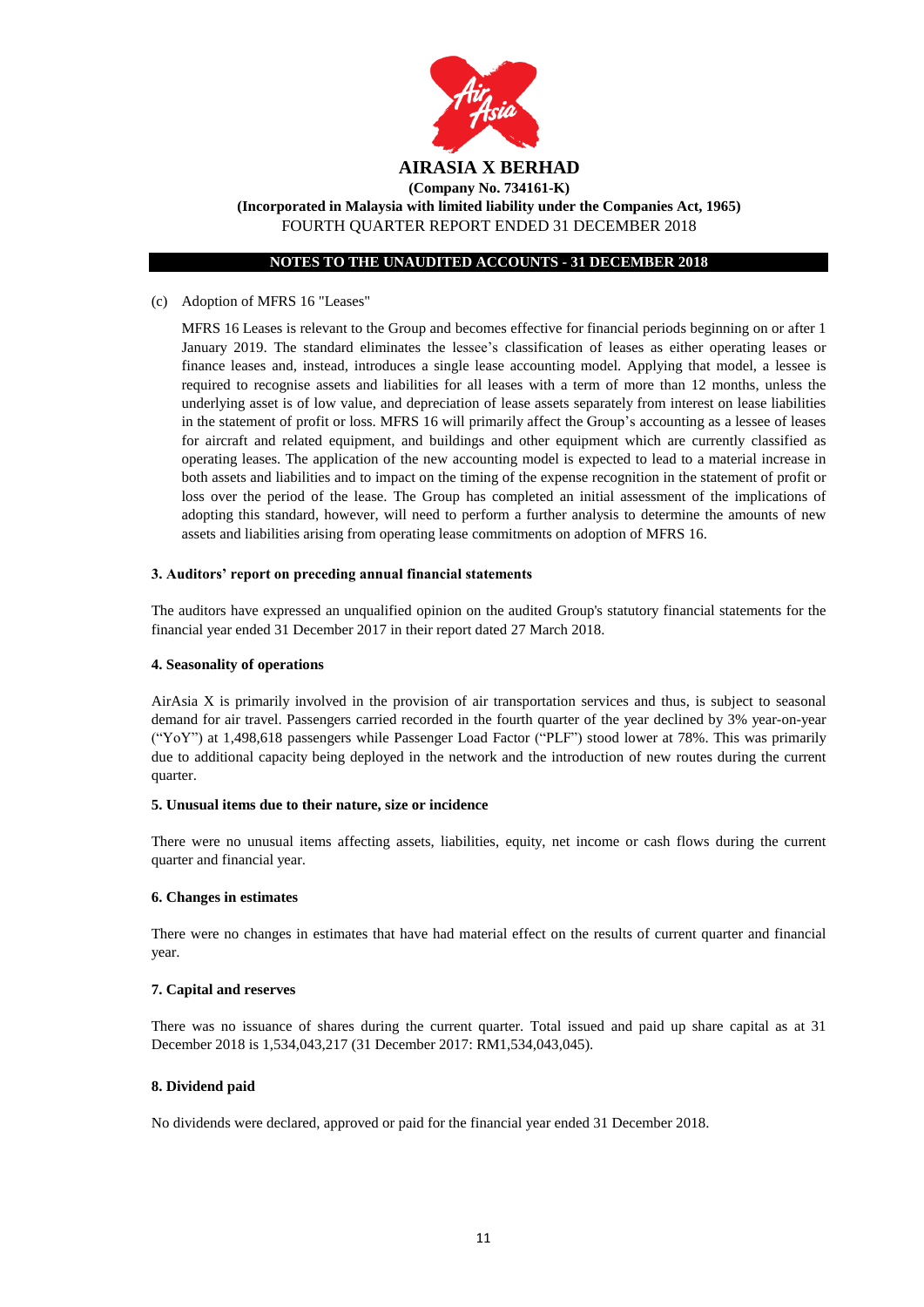

#### **9. Segment reporting**

Operating segments are reported in a manner consistent with the internal management reporting provided to the chief operating decision maker, which is the Group's Chief Executive Officer ("GCEO"). The GCEO considers the business from a geographical perspective. The operating segments have been identified by each Air Operator Certificate ("AOC") held under the AirAsia brand, and are categorised as Malaysia, Thailand and Indonesia.

The GCEO assesses the performance of the operating segments based on revenue and net operating profit.

Reconciliation to the reportable segments relates to the elimination of the associate and joint venture companies.

The segment information provided to the GCEO for the reportable segments are as follows:

|                                       |                                  |                                  |                                   | <b>Elimination</b>                  |                               |
|---------------------------------------|----------------------------------|----------------------------------|-----------------------------------|-------------------------------------|-------------------------------|
|                                       | <b>Malaysia</b><br><b>RM'000</b> | <b>Thailand</b><br><b>RM'000</b> | <b>Indonesia</b><br><b>RM'000</b> | <b>Adjustments</b><br><b>RM'000</b> | <b>Total</b><br><b>RM'000</b> |
| <b>Ouarter ended 31 December 2018</b> |                                  |                                  |                                   |                                     |                               |
| <b>Segment results</b>                |                                  |                                  |                                   |                                     |                               |
|                                       |                                  |                                  |                                   |                                     |                               |
| Revenue                               | 1,148,075                        | 397,839                          | 36,792                            | (114, 281)                          | 1,468,425                     |
| Operating expenses                    |                                  |                                  |                                   |                                     |                               |
| - Staff costs                         | (114,708)                        | (36,797)                         | (6,928)                           |                                     | (158, 433)                    |
| - Depreciation of property, plant     |                                  |                                  |                                   |                                     |                               |
| and equipment                         | (24, 143)                        | (1,484)                          | (559)                             |                                     | (26, 186)                     |
| - Aircraft fuel expenses              | (488, 195)                       | (164, 635)                       | (24, 274)                         |                                     | (677, 104)                    |
| - Maintenance and overhaul            | (58, 876)                        | (63,518)                         | (6, 463)                          | 56,283                              | (72, 574)                     |
| - User charges and other related      |                                  |                                  |                                   |                                     |                               |
| expenses                              | (110, 884)                       | (57, 515)                        | (8,760)                           |                                     | (177, 159)                    |
| - Aircraft operating lease expenses   | (243,079)                        | (71, 515)                        | (6, 533)                          |                                     | (321, 127)                    |
| - Other operating expenses            | (84, 156)                        | (39, 429)                        | 5,584                             | 44,440                              | (73, 561)                     |
| Other income                          | 9,878                            | 2,709                            | 3,062                             | 13,558                              | 29,207                        |
| <b>Operating profit/(loss)</b>        | 33,912                           | (34, 345)                        | (8,079)                           |                                     | (8,512)                       |
| Finance income                        | 41,437                           |                                  | 10                                |                                     | 41,447                        |
| Finance costs                         | (47,960)                         | (163)                            |                                   |                                     | (48, 123)                     |
| Net operating profit/(loss)           | 27,389                           | (34,508)                         | (8,069)                           |                                     | (15, 188)                     |
| Foreign exchange gains/(losses)       | 12,714                           | 4,542                            | (23,675)                          |                                     | (6, 419)                      |
| Share of results of an associate      | (10, 113)                        |                                  |                                   | 10,113                              |                               |
| Other losses                          | (14, 128)                        |                                  |                                   |                                     | (14, 128)                     |
| Profit/(loss) before taxation         | 15,862                           | (29,966)                         | (31,744)                          | 10,113                              | (35, 735)                     |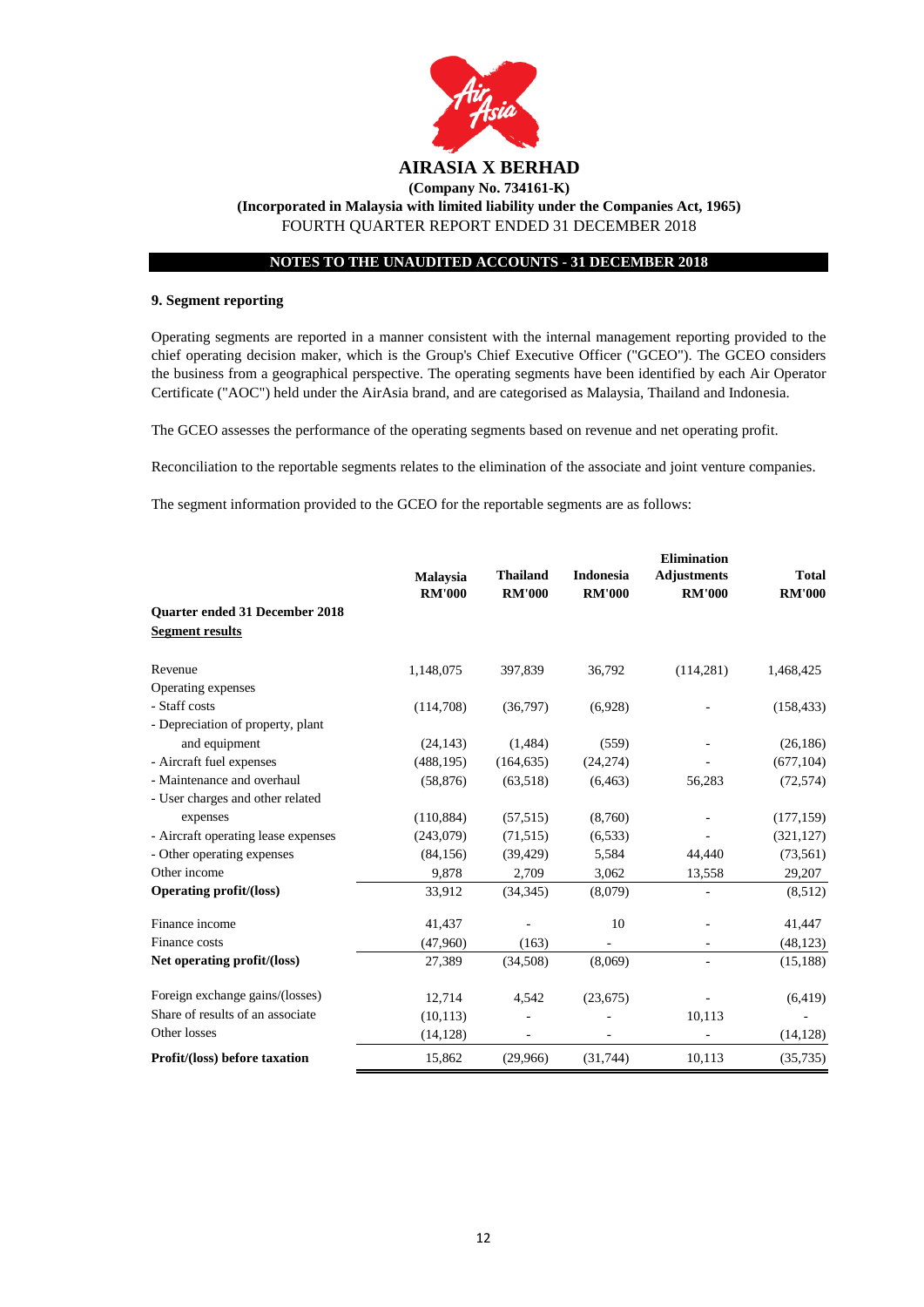

**(Company No. 734161-K)**

**(Incorporated in Malaysia with limited liability under the Companies Act, 1965)**

FOURTH QUARTER REPORT ENDED 31 DECEMBER 2018

| NOTES TO THE UNAUDITED ACCOUNTS - 31 DECEMBER 2018 |                 |                 |               |                    |               |  |  |  |
|----------------------------------------------------|-----------------|-----------------|---------------|--------------------|---------------|--|--|--|
|                                                    |                 |                 |               | <b>Elimination</b> |               |  |  |  |
|                                                    | <b>Malaysia</b> | <b>Thailand</b> | Indonesia     | <b>Adjustments</b> | <b>Total</b>  |  |  |  |
|                                                    | <b>RM'000</b>   | <b>RM'000</b>   | <b>RM'000</b> | <b>RM'000</b>      | <b>RM'000</b> |  |  |  |
| <b>Year ended 31 December 2018</b>                 |                 |                 |               |                    |               |  |  |  |
| <b>Segment results</b>                             |                 |                 |               |                    |               |  |  |  |
| Revenue                                            | 4,544,450       | 1,492,195       | 364,777       | (452, 916)         | 5,948,506     |  |  |  |
| Operating expenses                                 |                 |                 |               |                    |               |  |  |  |
| - Staff costs                                      | (422, 845)      | (148, 329)      | (30,750)      |                    | (601, 924)    |  |  |  |
| - Depreciation of property, plant                  |                 |                 |               |                    |               |  |  |  |
| and equipment                                      | (127, 268)      | (5,407)         | (2,056)       |                    | (134, 731)    |  |  |  |
| - Aircraft fuel expenses                           | (1,876,060)     | (541, 725)      | (188, 685)    |                    | (2,606,470)   |  |  |  |
| - Maintenance and overhaul                         | (485, 389)      | (190, 361)      | (63, 506)     | 181,283            | (557, 973)    |  |  |  |
| - User charges and other related                   |                 |                 |               |                    |               |  |  |  |
| expenses                                           | (508, 121)      | (188,916)       | (77,948)      |                    | (774, 985)    |  |  |  |
| - Aircraft operating lease expenses                | (898, 654)      | (264, 225)      | (79,218)      | 271,633            | (970, 464)    |  |  |  |
| - Other operating expenses                         | (464,398)       | (115,360)       | (9,203)       |                    | (588, 961)    |  |  |  |
| Other income                                       | 34,340          | 18,634          | 5,706         |                    | 58,680        |  |  |  |
| <b>Operating profit/(loss)</b>                     | (203, 945)      | 56,506          | (80, 883)     |                    | (228, 322)    |  |  |  |
| Finance income                                     | 55,773          | 1,115           | 82            |                    | 56,970        |  |  |  |
| Finance costs                                      | (70,611)        | (1,368)         | (167)         |                    | (72, 146)     |  |  |  |
| Net operating profit/(loss)                        | (218, 783)      | 56,253          | (80,968)      |                    | (243, 498)    |  |  |  |
| Foreign exchange gains/(losses)                    | 16,011          | 6,708           | 7,839         |                    | 30,558        |  |  |  |
| Share of results of an associate                   |                 |                 |               |                    |               |  |  |  |
| Other losses                                       | (38, 649)       |                 |               |                    | (38, 649)     |  |  |  |
| Profit/(loss) before taxation                      | (241, 421)      | 62,961          | (73, 129)     |                    | (251, 589)    |  |  |  |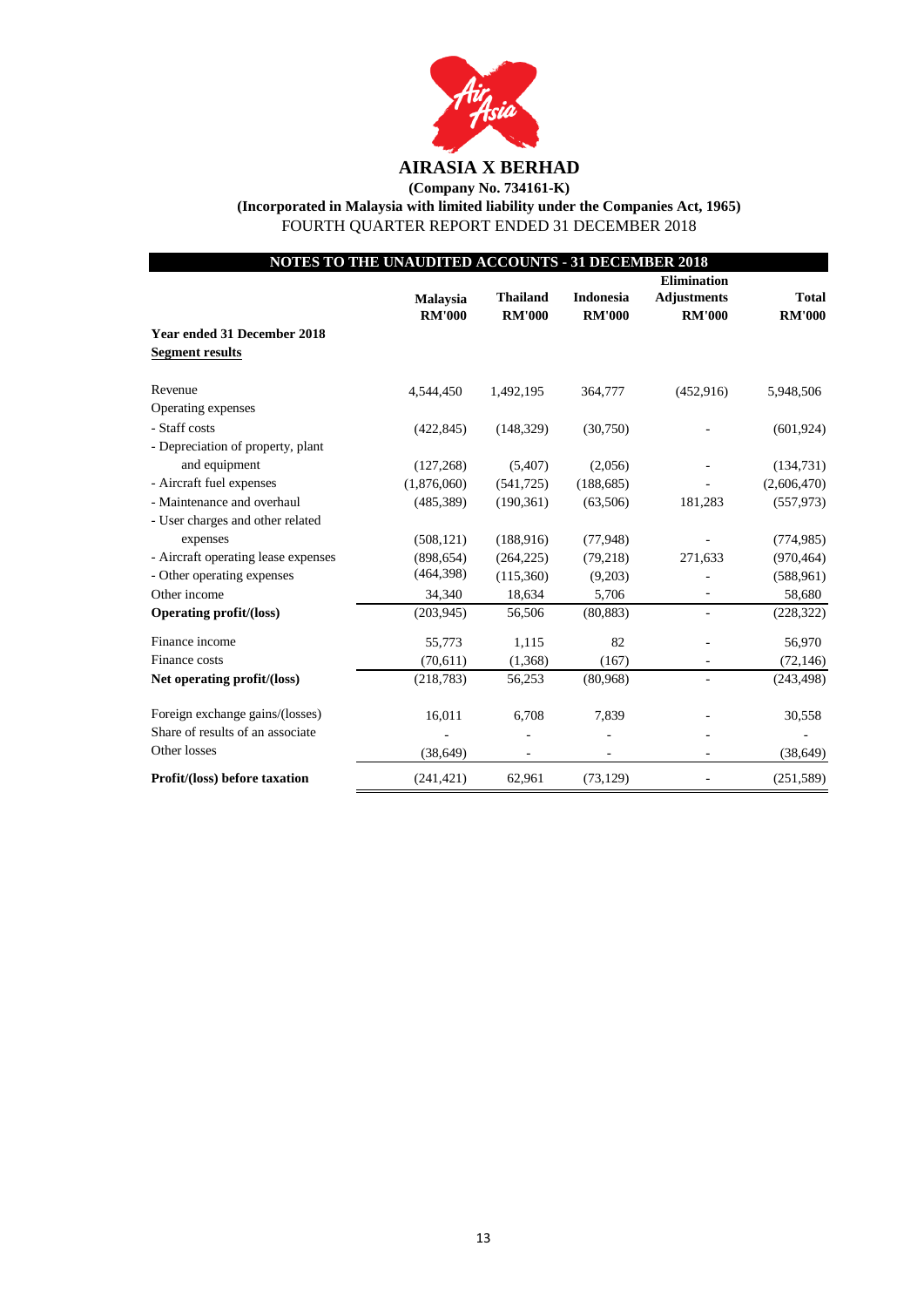

**(Company No. 734161-K)**

**(Incorporated in Malaysia with limited liability under the Companies Act, 1965)**

FOURTH QUARTER REPORT ENDED 31 DECEMBER 2018

## **NOTES TO THE UNAUDITED ACCOUNTS - 31 DECEMBER 2018**

|                                                                 | <b>Malaysia</b><br><b>RM'000</b> | <b>Thailand</b><br><b>RM'000</b> | <b>Indonesia</b><br><b>RM'000</b> | <b>Elimination</b><br><b>Adjustments</b><br><b>RM'000</b> | <b>Total</b><br><b>RM'000</b> |
|-----------------------------------------------------------------|----------------------------------|----------------------------------|-----------------------------------|-----------------------------------------------------------|-------------------------------|
| <b>Ouarter ended 31 December 2017</b><br><b>Segment results</b> |                                  |                                  |                                   |                                                           |                               |
| Revenue                                                         | 1,220,466                        | 333,831                          | 190,901                           | (92,803)                                                  | 1,652,395                     |
| Operating expenses                                              |                                  |                                  |                                   |                                                           |                               |
| - Staff costs                                                   | (112, 725)                       | (32, 131)                        | (8,739)                           |                                                           | (153, 595)                    |
| - Depreciation of property, plant and                           |                                  |                                  |                                   |                                                           |                               |
| equipment                                                       | (27, 376)                        | (1,242)                          | (517)                             |                                                           | (29, 135)                     |
| - Aircraft fuel expenses                                        | (383, 527)                       | (84, 861)                        | (75, 326)                         |                                                           | (543, 714)                    |
| - Maintenance and overhaul                                      | (75, 278)                        | (48,204)                         | (26, 476)                         | 19,080                                                    | (130, 878)                    |
| - User charges and other related                                |                                  |                                  |                                   |                                                           |                               |
| expenses                                                        | (133,066)                        | (40, 876)                        | (16,305)                          |                                                           | (190, 247)                    |
| - Aircraft operating lease expenses                             | (229, 577)                       | (62, 834)                        | (34,079)                          | 79,447                                                    | (247, 043)                    |
| - Other operating expenses                                      | (173, 923)                       | (37,024)                         | (37,695)                          | (5, 724)                                                  | (254, 366)                    |
| Other income                                                    | 45,297                           | 5,666                            | (1,485)                           |                                                           | 49,478                        |
| <b>Operating profit/(loss)</b>                                  | 130,291                          | 32,325                           | (9, 721)                          |                                                           | 152,895                       |
| Finance income                                                  | 22,741                           | 279                              | 19                                |                                                           | 23,039                        |
| Finance costs                                                   | (33,269)                         | (1, 448)                         |                                   |                                                           | (34, 717)                     |
| Net operating profit/(loss)                                     | 119,763                          | 31,156                           | (9,702)                           |                                                           | 141,217                       |
| Foreign exchange gains/(losses)                                 | 9,873                            | (1,315)                          | 5,882                             |                                                           | 14,440                        |
| Other losses                                                    | 5,941                            |                                  |                                   |                                                           | 5,941                         |
| Profit/(loss) before taxation                                   | 135,577                          | 29,841                           | (3,820)                           |                                                           | 161,598                       |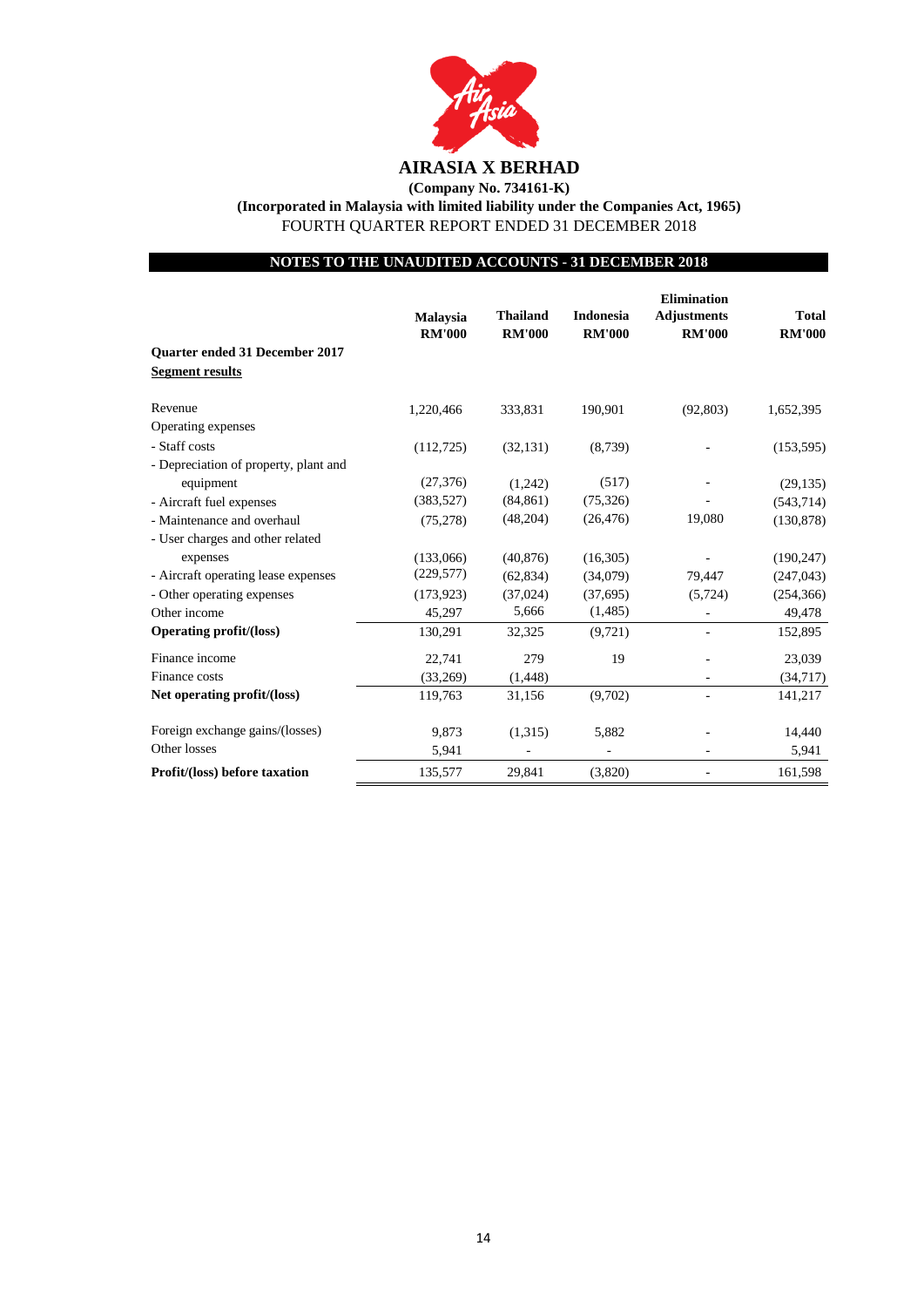

**(Company No. 734161-K)**

**(Incorporated in Malaysia with limited liability under the Companies Act, 1965)**

FOURTH QUARTER REPORT ENDED 31 DECEMBER 2018

## **NOTES TO THE UNAUDITED ACCOUNTS - 31 DECEMBER 2018**

|                                                              | <b>Malaysia</b><br><b>RM'000</b> | <b>Thailand</b><br><b>RM'000</b> | <b>Indonesia</b><br><b>RM'000</b> | <b>Elimination</b><br><b>Adjustments</b><br><b>RM'000</b> | <b>Total</b><br><b>RM'000</b> |
|--------------------------------------------------------------|----------------------------------|----------------------------------|-----------------------------------|-----------------------------------------------------------|-------------------------------|
| <b>Year ended 31 December 2017</b><br><b>Segment results</b> |                                  |                                  |                                   |                                                           |                               |
| Revenue                                                      | 4,562,005                        | 1,154,029                        | 726,473                           | (452, 727)                                                | 5,989,780                     |
| Operating expenses                                           |                                  |                                  |                                   |                                                           |                               |
| - Staff costs                                                | (421, 259)                       | (123, 142)                       | (33,923)                          |                                                           | (578, 324)                    |
| - Depreciation of property, plant and                        |                                  |                                  |                                   |                                                           |                               |
| equipment                                                    | (109, 338)                       | (4,741)                          | (2,119)                           |                                                           | (116, 198)                    |
| - Aircraft fuel expenses                                     | (1,466,681)                      | (318,714)                        | (244, 217)                        |                                                           | (2,029,612)                   |
| - Maintenance and overhaul                                   | (652, 922)                       | (168, 297)                       | (97,169)                          | 148,219                                                   | (770, 169)                    |
| - User charges and other related                             |                                  |                                  |                                   |                                                           |                               |
| expenses                                                     | (508, 507)                       | (156, 344)                       | (62,749)                          |                                                           | (727, 600)                    |
| - Aircraft operating lease expenses                          | (944, 599)                       | (260, 498)                       | (140, 964)                        | 316,587                                                   | (1,029,474)                   |
| - Other operating expenses                                   | (413, 811)                       | (101, 829)                       | (200, 332)                        | (12,079)                                                  | (728, 051)                    |
| Other income                                                 | 67,684                           | 20,588                           | 484                               |                                                           | 88,756                        |
| <b>Operating profit/(loss)</b>                               | 112,572                          | 41,052                           | (54, 516)                         |                                                           | 99,108                        |
| Finance income                                               | 33,204                           | 613                              | 129                               |                                                           | 33,946                        |
| Finance costs                                                | (61, 224)                        | (4,328)                          | (45)                              | ٠                                                         | (65, 597)                     |
| Net operating profit/(loss)                                  | 84,552                           | 37,337                           | (54, 432)                         |                                                           | 67,457                        |
| Foreign exchange gains/(losses)                              | 106,517                          | (2,091)                          | 8,325                             |                                                           | 112,751                       |
| Other losses                                                 | (4,265)                          |                                  | $\qquad \qquad \blacksquare$      |                                                           | (4,265)                       |
| Profit/(loss) before taxation                                | 186,804                          | 35,246                           | (46, 107)                         |                                                           | 175,943                       |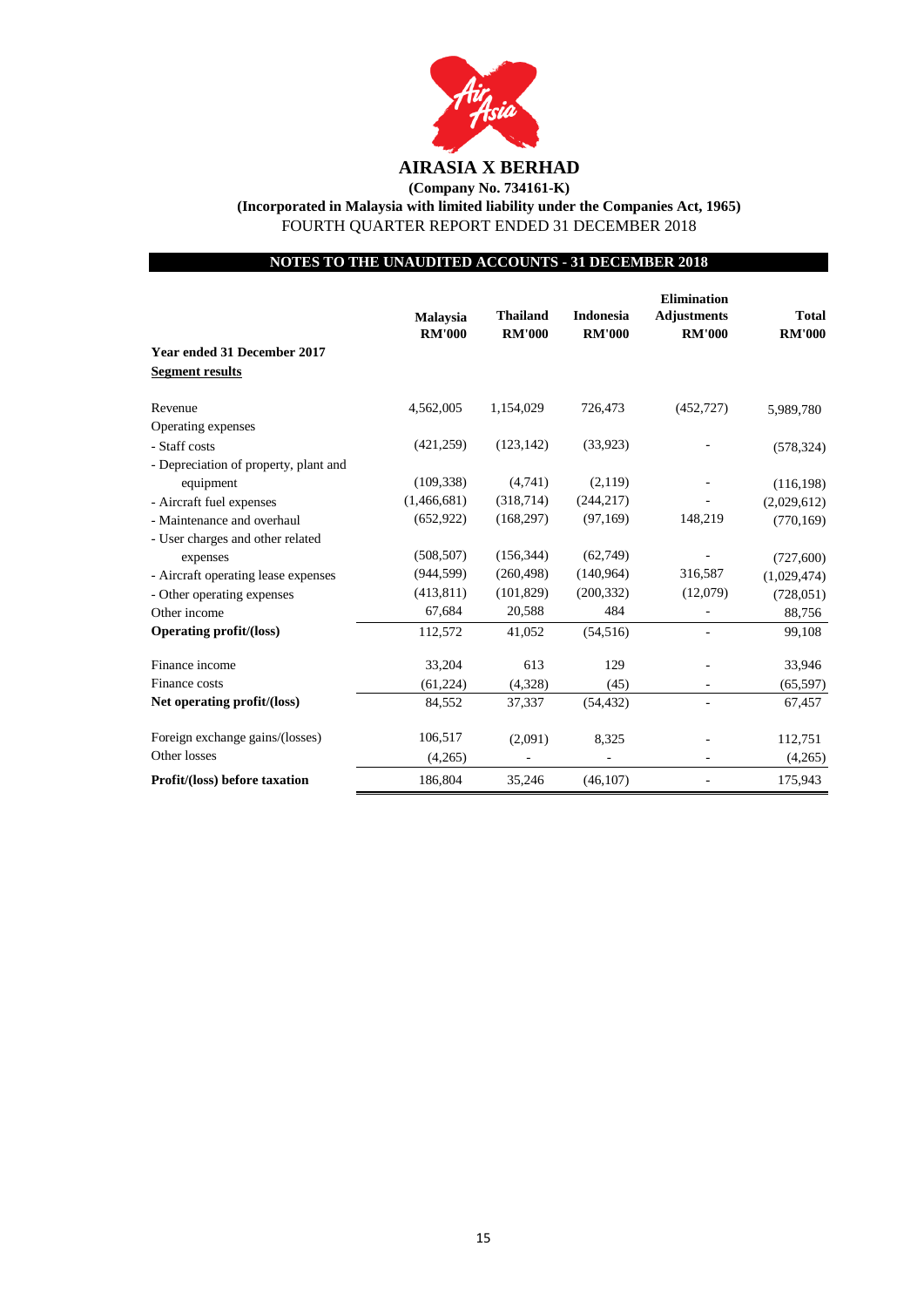

a) Reconciliation of segment revenue to reported revenue:

|                                                                            | <b>INDIVIDUAL QUARTER</b>                              |                                                        | <b>CUMULATIVE QUARTER</b>                    |                                              |
|----------------------------------------------------------------------------|--------------------------------------------------------|--------------------------------------------------------|----------------------------------------------|----------------------------------------------|
|                                                                            | <b>Ouarter</b><br>ended<br>31/12/2018<br><b>RM'000</b> | <b>Ouarter</b><br>ended<br>31/12/2017<br><b>RM'000</b> | Year<br>ended<br>31/12/2018<br><b>RM'000</b> | Year<br>ended<br>31/12/2017<br><b>RM'000</b> |
| Segment revenue                                                            | 1,468,425                                              | 1,652,395                                              | 5,948,506                                    | 5,989,780                                    |
| Add: Inter-segment revenue<br>Less: Revenue from affiliates which were not | 114.281                                                | 92.803                                                 | 452.916                                      | 452,727                                      |
| consolidated                                                               | (434, 631)                                             | (524, 732)                                             | (1,856,972)                                  | (1,880,502)                                  |
|                                                                            | 1,148,075                                              | 1.220.466                                              | 4,544,450                                    | 4,562,005                                    |

b) Reconciliation of segment profit before taxation to reported profit before taxation:

|                                                                                        | <b>INDIVIDUAL QUARTER</b> |                         | <b>CUMULATIVE OUARTER</b> |               |
|----------------------------------------------------------------------------------------|---------------------------|-------------------------|---------------------------|---------------|
|                                                                                        | <b>Ouarter</b><br>ended   | <b>Ouarter</b><br>ended | Year<br>ended             | Year<br>ended |
|                                                                                        | 31/12/2018                | 31/12/2017              | 31/12/2018                | 31/12/2017    |
|                                                                                        | <b>RM'000</b>             | <b>RM'000</b>           | <b>RM'000</b>             | <b>RM'000</b> |
| Segment (loss)/profit before taxation<br>Add: (Revenue)/Expenses from affiliates which | (35, 735)                 | 161,598                 | (251, 589)                | 175,943       |
| were not consolidated                                                                  | 51,597                    | (26,021)                | 10,168                    | 10,861        |
|                                                                                        | 15.862                    | 135,577                 | (241.421)                 | 186.804       |

| 10. Revenue                     |                         |                                          |               |                           |  |               |
|---------------------------------|-------------------------|------------------------------------------|---------------|---------------------------|--|---------------|
|                                 |                         | <b>INDIVIDUAL OUARTER</b>                |               | <b>CUMULATIVE QUARTER</b> |  |               |
|                                 | <b>Ouarter</b><br>ended | Year<br><b>Ouarter</b><br>ended<br>ended |               |                           |  | Year<br>ended |
|                                 | 31/12/2018              | 31/12/2017                               | 31/12/2018    | 31/12/2017                |  |               |
|                                 | <b>RM'000</b>           | <b>RM'000</b>                            | <b>RM'000</b> | <b>RM'000</b>             |  |               |
| Scheduled flights *             | 734,257                 | 803,827                                  | 2,941,796     | 2,940,354                 |  |               |
| Charter flights                 | 39,200                  | 51,391                                   | 136.369       | 165,306                   |  |               |
| Freight services                | 48.214                  | 53,018                                   | 182.997       | 171,008                   |  |               |
| Ancillary revenue **            | 207,612                 | 218,831                                  | 827,273       | 830,494                   |  |               |
| Aircraft operating lease income | 118,151                 | 92,803                                   | 452.916       | 452,727                   |  |               |
| Management fees                 | 641                     | 596                                      | 3,099         | 2,116                     |  |               |
|                                 | 1.148.075               | 1.220.466                                | 4.544.450     | 4.562.005                 |  |               |

 $\ast$ Scheduled flights for the current quarter has netted-off the commission of RM5.3 million for the quarter under review (year ended 31 December 2018: RM8.7m) on loyalty program in compliance with MFRS 15.

\*\* Ancillary revenue includes assigned seat, cancellation, documentation and other fees, and on-board sale of meals and merchandise.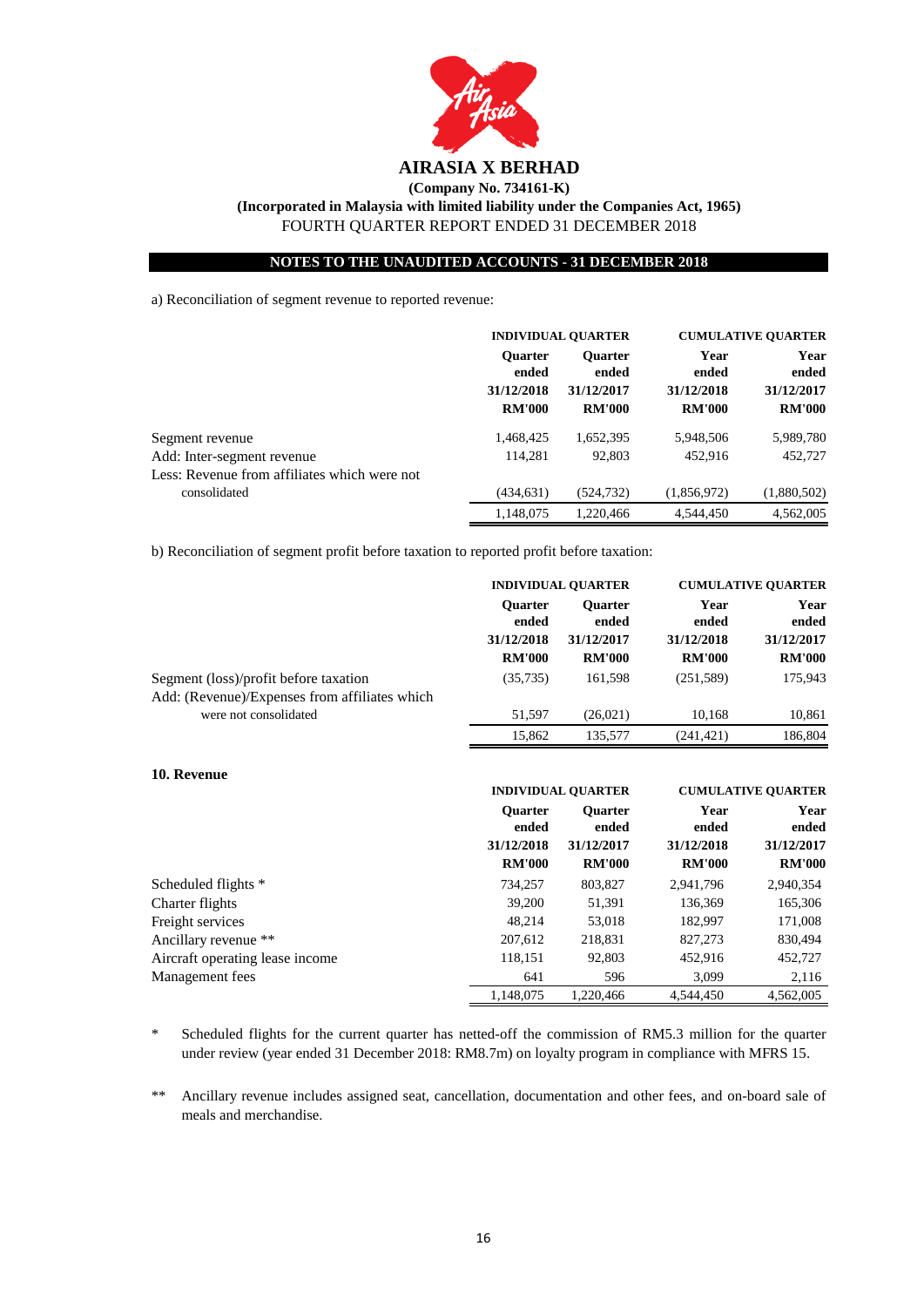

## **(Company No. 734161-K) (Incorporated in Malaysia with limited liability under the Companies Act, 1965)** FOURTH QUARTER REPORT ENDED 31 DECEMBER 2018

### **NOTES TO THE UNAUDITED ACCOUNTS - 31 DECEMBER 2018**

|                                         | <b>INDIVIDUAL QUARTER</b> |                         | <b>CUMULATIVE QUARTER</b> |               |  |               |
|-----------------------------------------|---------------------------|-------------------------|---------------------------|---------------|--|---------------|
|                                         | <b>Ouarter</b><br>ended   | <b>Ouarter</b><br>ended | Year<br>ended             |               |  | Year<br>ended |
|                                         | 31/12/2018                | 31/12/2017              | 31/12/2018                | 31/12/2017    |  |               |
|                                         | <b>RM'000</b>             | <b>RM'000</b>           | <b>RM'000</b>             | <b>RM'000</b> |  |               |
| Wages, salaries, bonuses and allowances | 105,133                   | 102,640                 | 388,684                   | 382,623       |  |               |
| Defined contribution retirement plan    | 9.575                     | 9.486                   | 34,161                    | 38,395        |  |               |
| Share option expense                    |                           | 599                     |                           | 241           |  |               |
|                                         | 114.708                   | 112.725                 | 422,845                   | 421,259       |  |               |
|                                         |                           |                         |                           |               |  |               |

| 12. Other income                 |                                       |                                       |                             |                             |
|----------------------------------|---------------------------------------|---------------------------------------|-----------------------------|-----------------------------|
|                                  |                                       | <b>INDIVIDUAL OUARTER</b>             |                             | <b>CUMULATIVE OUARTER</b>   |
|                                  | <b>Ouarter</b><br>ended<br>31/12/2018 | <b>Ouarter</b><br>ended<br>31/12/2017 | Year<br>ended<br>31/12/2018 | Year<br>ended<br>31/12/2017 |
|                                  | <b>RM'000</b>                         | <b>RM'000</b>                         | <b>RM'000</b>               | <b>RM'000</b>               |
| Commission income from insurance | (178)                                 | 1.006                                 | 2,856                       | 3,801                       |
| Others                           | 10.056                                | 44.291                                | 31.484                      | 63,883                      |
|                                  | 9.878                                 | 45.297                                | 34,340                      | 67.684                      |

### **13. Finance income/(costs) and foreign exchange gains/(losses)**

**11. Staff cost**

|                                                 | <b>INDIVIDUAL OUARTER</b> |                         | <b>CUMULATIVE QUARTER</b> |               |
|-------------------------------------------------|---------------------------|-------------------------|---------------------------|---------------|
|                                                 | <b>Ouarter</b><br>ended   | <b>Ouarter</b><br>ended | Year<br>ended             | Year<br>ended |
|                                                 | 31/12/2018                | 31/12/2017              | 31/12/2018                | 31/12/2017    |
|                                                 | <b>RM'000</b>             | <b>RM'000</b>           | <b>RM'000</b>             | <b>RM'000</b> |
| <b>Finance income:</b>                          |                           |                         |                           |               |
| Interest income on deposits with licensed banks | 1,158                     | 2,590                   | 5,807                     | 5,523         |
| Other interest income                           | 40,279                    | 20,151                  | 49,966                    | 27,681        |
|                                                 | 41,437                    | 22,741                  | 55,773                    | 33,204        |
| <b>Finance costs:</b>                           |                           |                         |                           |               |
| Interest expense on bank borrowings             | (46, 784)                 | (33,068)                | (67, 895)                 | (59, 119)     |
| Bank facilities and other charges               | (1,176)                   | (201)                   | (2,716)                   | (2,105)       |
|                                                 | (47,960)                  | (33,269)                | (70,611)                  | (61, 224)     |
| Foreign exchange gains/(losses)                 |                           |                         |                           |               |
| Realized                                        | 4,247                     | 10,179                  | 13,911                    | 33,511        |
| Unrealized                                      | 8,467                     | (306)                   | (2,100)                   | 73,006        |
|                                                 | 12,714                    | 9,873                   | 11,811                    | 106,517       |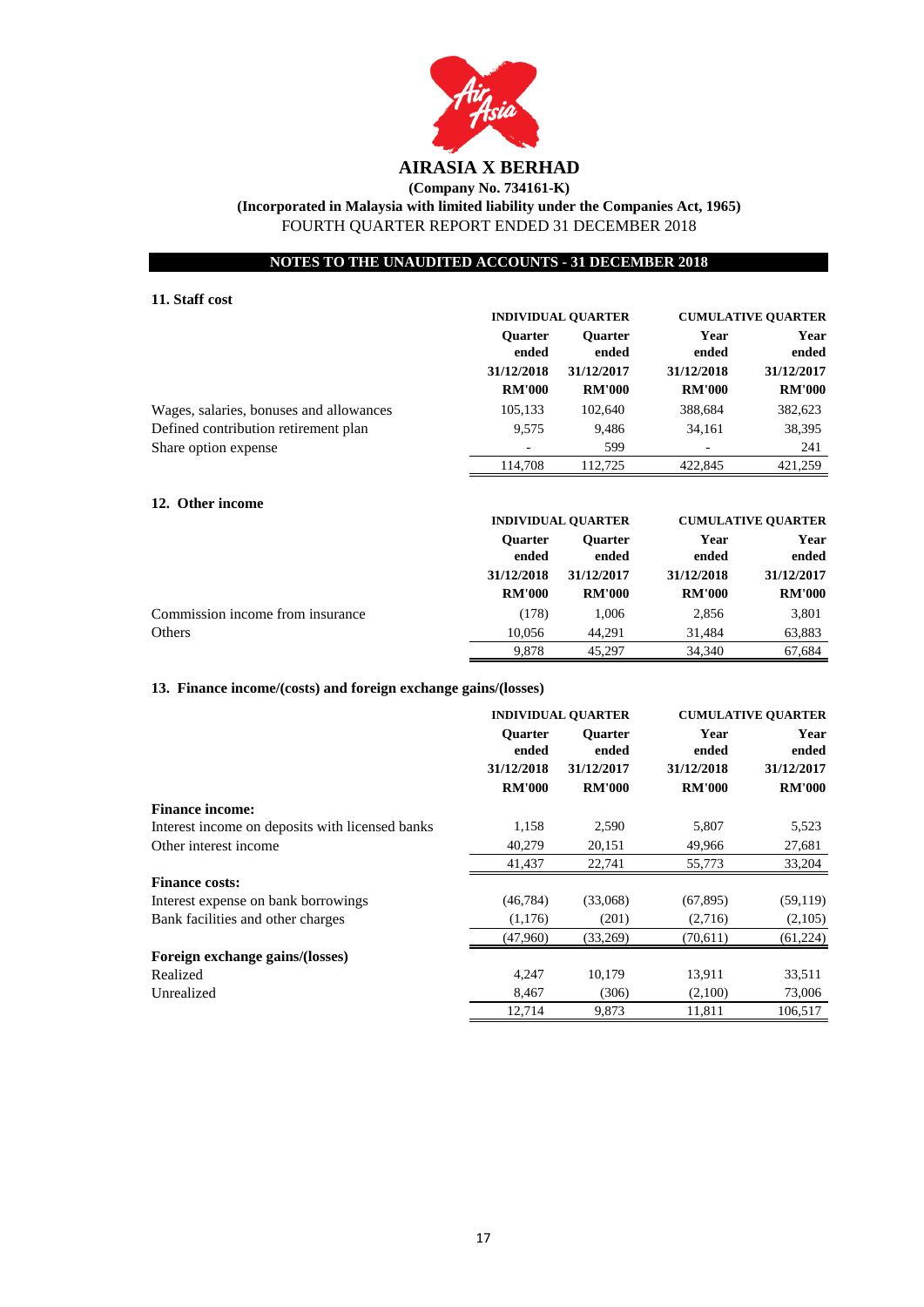

#### **14. Taxation**

#### **Current taxation**

The current taxation charge comprises tax payable on interest income.

#### **Deferred taxation**

The explanation of the relationship between taxation and profit/(loss) before taxation is as follows:

|                                                | <b>INDIVIDUAL QUARTER</b>   |                             | <b>CUMULATIVE QUARTER</b>   |                             |
|------------------------------------------------|-----------------------------|-----------------------------|-----------------------------|-----------------------------|
|                                                | <b>Ouarter</b><br>ended     | <b>Ouarter</b><br>ended     | Year<br>ended               | Year<br>ended               |
|                                                | 31/12/2018<br><b>RM'000</b> | 31/12/2017<br><b>RM'000</b> | 31/12/2018<br><b>RM'000</b> | 31/12/2017<br><b>RM'000</b> |
| Profit/ (Loss) before tax                      | 15,862                      | 135,577                     | (241, 421)                  | 186,804                     |
| Tax calculated at Malaysian statutory tax rate |                             |                             |                             |                             |
| of 24% (2017: 24%)                             | 3.807                       | 32,538                      | (57, 941)                   | 44,833                      |
| Tax effects:                                   |                             |                             |                             |                             |
| - deferred tax movement                        | (22,016)                    | 33,267                      | (17, 782)                   | 33,267                      |
| - (over)/ underprovision of prior year tax     | (8,172)                     | 54                          | (3,323)                     | 1,236                       |
| - expenses not deductible for tax purposes     | 146,839                     | (5,989)                     | 155,651                     | 17,290                      |
| - income not subject to tax                    | (5,327)                     | (8,708)                     | (5,327)                     | (8,708)                     |
| Taxation                                       | 115,131                     | 51,162                      | 71,278                      | 87,918                      |
|                                                |                             |                             |                             |                             |

#### **15. Property, plant and equipment**

(a) Acquisition and disposal

During the quarter ended 31 December 2018, the Group acquired property, plant and equipment amounting to RM0.2 million (quarter ended 31 December 2017: NIL).

During the quarter ended 31 December 2018, there is no disposal of property, plant and equipment (quarter ended 31 December 2017: RM4.6 million).

(b) Revaluation

There was no revaluation of property, plant and equipment for the quarter ended 31 December 2018 (quarter ended 31 December 2017: RM Nil).

(c) Write-off

During the quarter ended 31 December 2018, the Group wrote off property, plant and equipment amounting to NIL (quarter ended 31 December 2017: RM207k).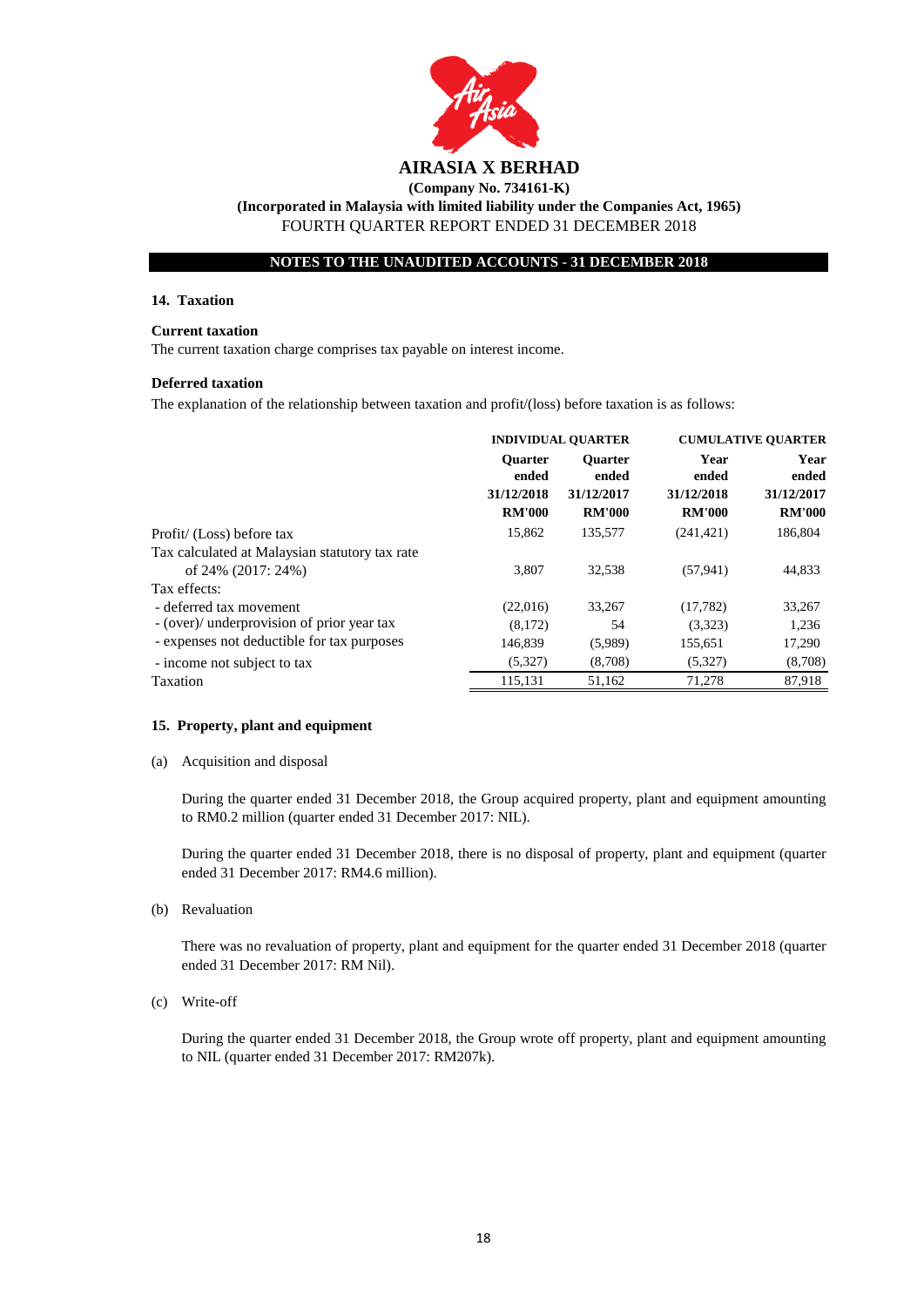

#### **16. Other deposits and prepayments**

Other deposits and prepayments include deposits paid to lessors for leased aircraft, funds placed with lessors in respect of maintenance of the leased aircraft, and prepayments for lease of aircraft and maintenance of aircraft and engines . These prepayments and deposits are denominated in USD.

#### **17. Investment in an associate**

|                                          | As at                    | As at         |
|------------------------------------------|--------------------------|---------------|
|                                          | 31/12/2018               | 31/12/2017    |
|                                          | <b>RM'000</b>            | <b>RM'000</b> |
| Unquoted investments, at cost            | 20,018                   | 20,018        |
| Group's share of post-acquisition profit | (20,018)                 | (20,018)      |
|                                          | $\overline{\phantom{0}}$ |               |

The details of the associate is as follows:-

|                                 |                      |               | Group effective equity interest | <b>Principal</b>                        |
|---------------------------------|----------------------|---------------|---------------------------------|-----------------------------------------|
|                                 | Country of           | 31/12/2018    | 31/12/2017                      | activity                                |
| <b>Name</b>                     | <b>Incorporation</b> | $\frac{6}{6}$ | $\frac{0}{0}$                   |                                         |
| Thai AirAsia X Co. Ltd ("TAAX") | Thailand             | 49%           | 49%                             | Commercial air<br>transport<br>services |

TAAX recorded a net loss of THB231 million (equivalent to RM29 million) in the current quarter (quarter ended 31 Dec 2017: Profit of THB253 million (equivalent to RM32 million) As at 31 December 2018, the unrecognised amount of the Group's share of loss of TAAX which have not been equity accounted for amounted to RM31.3 million (31 December 2017: RM22.70 million). In accordance to MFRS 128, any profits will only be recognised when its shares of the profits equals the share of losses previously not recognised.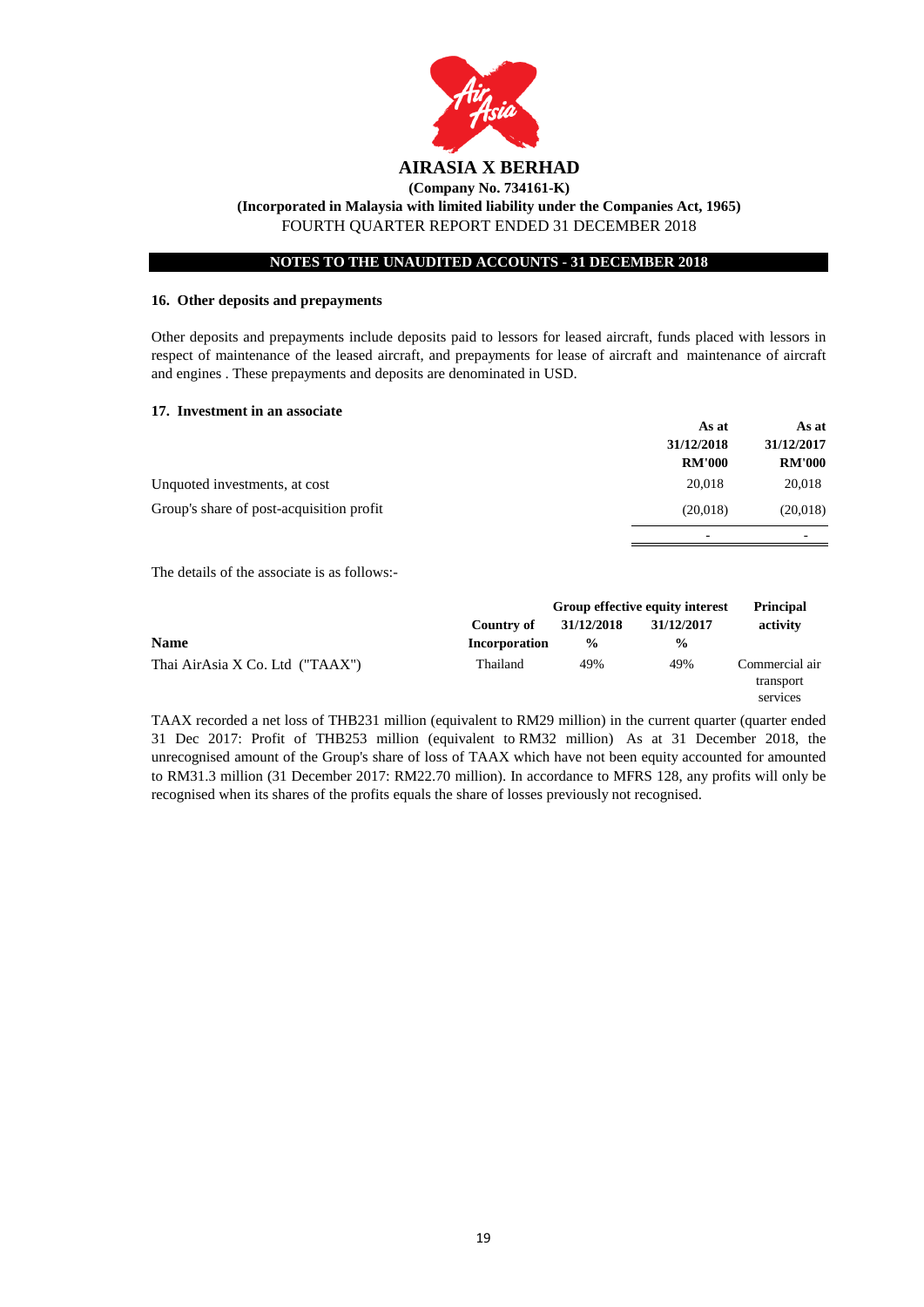

**(Company No. 734161-K)**

**(Incorporated in Malaysia with limited liability under the Companies Act, 1965)**

FOURTH QUARTER REPORT ENDED 31 DECEMBER 2018

|  |  |  |  | <b>NOTES TO THE UNAUDITED ACCOUNTS - 31 DECEMBER 2018</b> |
|--|--|--|--|-----------------------------------------------------------|
|--|--|--|--|-----------------------------------------------------------|

|           |            | As at                | As at                                    |
|-----------|------------|----------------------|------------------------------------------|
|           |            | 31/12/2018           | 31/12/2017                               |
|           |            | <b>RM'000</b>        | <b>RM'000</b>                            |
|           |            | 53,888               | 53,888                                   |
|           |            | (53, 888)            | (53,888)                                 |
|           |            |                      |                                          |
|           |            |                      |                                          |
|           |            |                      | <b>Principal</b>                         |
|           | As at      |                      | activity                                 |
|           | $\%$       | $\frac{6}{9}$        |                                          |
| Indonesia | 49%        | 49%                  | Commercial air<br>transport<br>services  |
|           | Country of | <b>Incorporation</b> | Group effective equity interest<br>As at |

The Group has discontinued the recognition of its share of losses incurred by IAAX as the Group's interests had been reduced to zero. The Group's share of loss of IAAX for the current financial quarter, which have not been equity accounted for, amounted to loss of RM29.8 million (31 December 2017: Loss of RM3.8 million). As at 31 December 2018, the unrecognised amount of the Group's share of loss of IAAX which have not been equity accounted for amounted to RM82.5 million (31 December 2017: RM56.0 million).

### **19. Receivables and prepayments**

|                                                 | As at         | As at         |
|-------------------------------------------------|---------------|---------------|
|                                                 | 31/12/2018    | 31/12/2017    |
|                                                 | <b>RM'000</b> | <b>RM'000</b> |
| Trade receivables                               | 66,228        | 159,130       |
| Less: Allowance for impairment of receivables   | (59, 324)     | (57,089)      |
|                                                 | 6,904         | 102,041       |
| Other receivables                               | 225,797       | 331,338       |
| Less: Allowance for impairment of receivables * | (165, 157)    | (17, 495)     |
|                                                 | 60,640        | 313,843       |
| Deposits                                        | 26,047        | 26,804        |
| Prepayments                                     | 96,246        | 94,700        |
|                                                 | 189,837       | 537,388       |

\*Included in the total impairment of receivables is RM161.7 million (31 December 2017: Nil) relating to lease rental and maintenance reserve due from a joint venture through a third party leasing intermediary.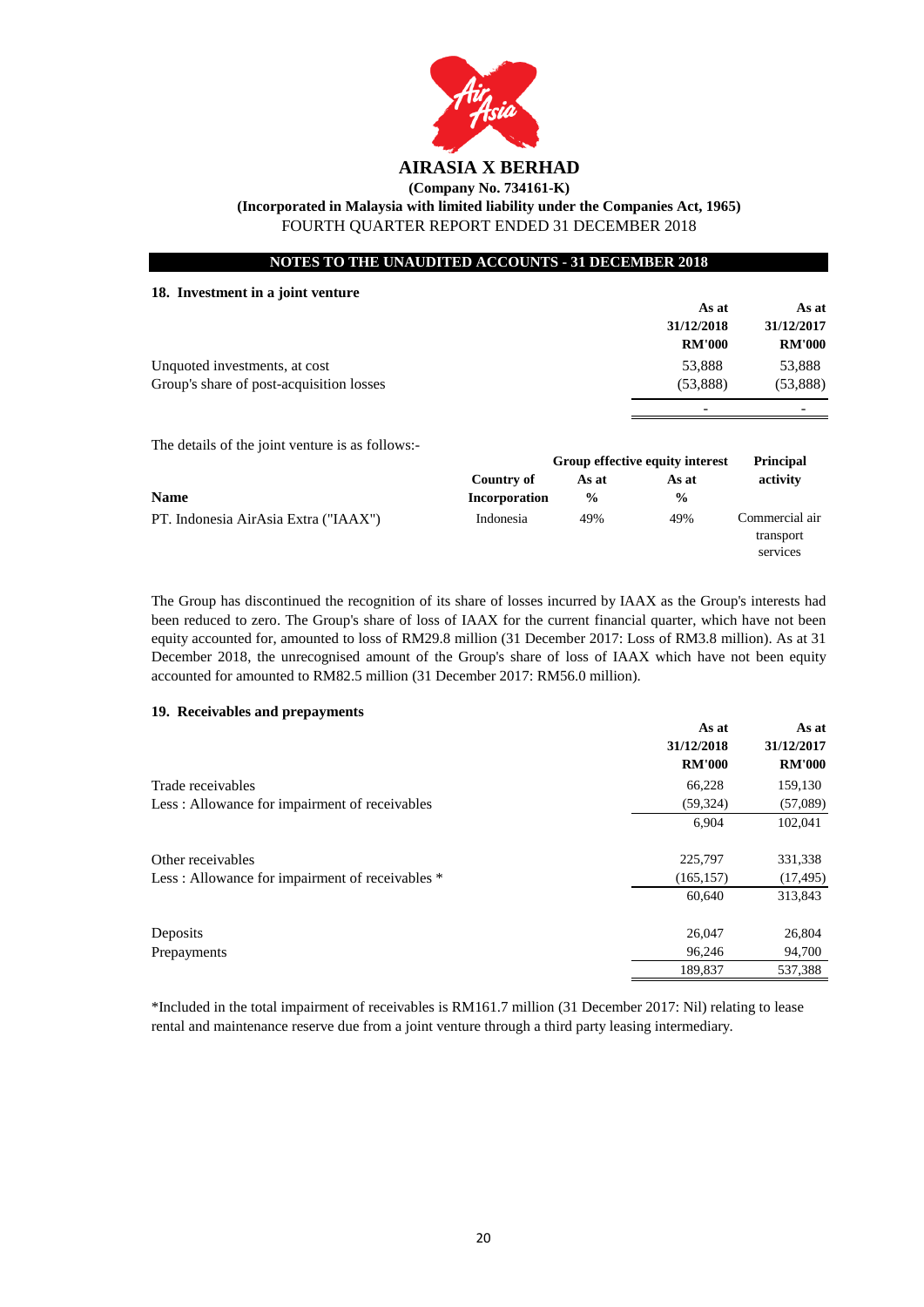

FOURTH QUARTER REPORT ENDED 31 DECEMBER 2018

### **NOTES TO THE UNAUDITED ACCOUNTS - 31 DECEMBER 2018**

#### **20. Deposits, cash and bank balances**

For the purpose of the statement of cash flows, cash and cash equivalents include the following:

|                                                  | As at         | As at         |
|--------------------------------------------------|---------------|---------------|
|                                                  | 31/12/2018    | 31/12/2017    |
|                                                  | <b>RM'000</b> | <b>RM'000</b> |
| Cash and bank balances                           | 241,017       | 287,875       |
| Deposits with licensed banks                     | 56.592        | 144,800       |
|                                                  | 297,609       | 432,675       |
| Bank balances and deposits pledged as securities | (45,005)      | (41,228)      |
| Cash and cash equivalents                        | 252,604       | 391,447       |

## **21. Derivative Financial Instruments**

The fair value of derivative financial instruments is determined in accordance with MFRS9 "Financial Instruments: Recognition and Measurement".

#### **Fuel hedging**

As at 31 December 2018, outstanding number of barrels of Brent and fuel derivative contracts was 4,857,328 barrels (2017: 364,862 barrels).

#### **22. Trade and other payables**

|                                | As at         | As at         |
|--------------------------------|---------------|---------------|
|                                | 31/12/2018    | 31/12/2017    |
|                                | <b>RM'000</b> | <b>RM'000</b> |
| Non-current:                   |               |               |
| Aircraft maintenance provision | 1,013,689     | 789,043       |
| Other deposits                 | 52,769        | 93,273        |
|                                | 1,066,458     | 882,316       |
| Current:                       |               |               |
| Trade payables                 | 300,728       | 222,506       |
| Other payables and accruals    | 801,782       | 941,624       |
|                                | 1,102,510     | 1,164,130     |

Included in other payables and accruals are operational expenses, passenger service charges payable to airport authorities and deferred lease income.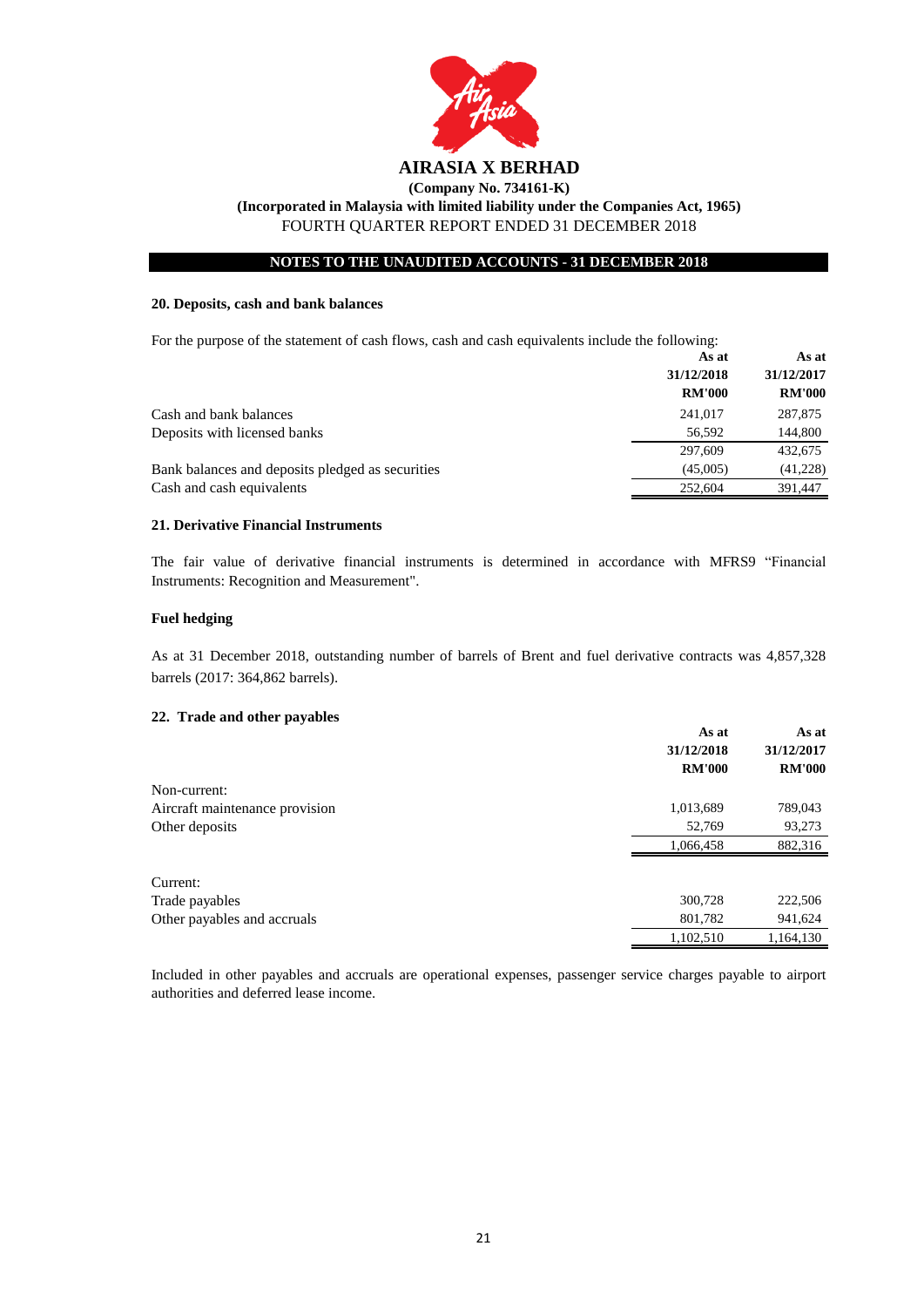

## **(Company No. 734161-K) (Incorporated in Malaysia with limited liability under the Companies Act, 1965)**

FOURTH QUARTER REPORT ENDED 31 DECEMBER 2018

## **NOTES TO THE UNAUDITED ACCOUNTS - 31 DECEMBER 2018**

| 23. Borrowings                                                 |               |               |
|----------------------------------------------------------------|---------------|---------------|
|                                                                | As at         | As at         |
|                                                                | 31/12/2018    | 31/12/2017    |
| Current                                                        | <b>RM'000</b> | <b>RM'000</b> |
| Secured:                                                       |               |               |
| - Term loans                                                   | 192,313       | 188,501       |
| - Hire purchase                                                | 11            | 27            |
|                                                                | 192,324       | 188,528       |
| Non-current                                                    |               |               |
| Secured:                                                       |               |               |
| - Term loans                                                   | 494,695       | 673,392       |
| - Hire purchase                                                | 33            | 50            |
|                                                                | 494,728       | 673,442       |
| Total borrowings                                               | 687,052       | 861,970       |
| The currency profile of borrowings is as follows:              |               |               |
|                                                                | As at         | As at         |
|                                                                | 31/12/2018    | 31/12/2017    |
|                                                                | <b>RM'000</b> | <b>RM'000</b> |
| Ringgit Malaysia                                               | 44            | 77            |
| <b>US Dollar</b>                                               | 687,008       | 861,893       |
|                                                                | 687,052       | 861,970       |
| The Group's and Company's borrowings are repayable as follows: |               |               |
|                                                                | As at         | As at         |
|                                                                | 31/12/2018    | 31/12/2017    |
|                                                                | <b>RM'000</b> | <b>RM'000</b> |
| Not later than 1 year                                          | 192,324       | 188,528       |
| Later than 1 year and not later than 5 years                   | 416,323       | 526,744       |
| Later than 5 years                                             | 78,405        | 146,698       |
|                                                                | 687,052       | 861,970       |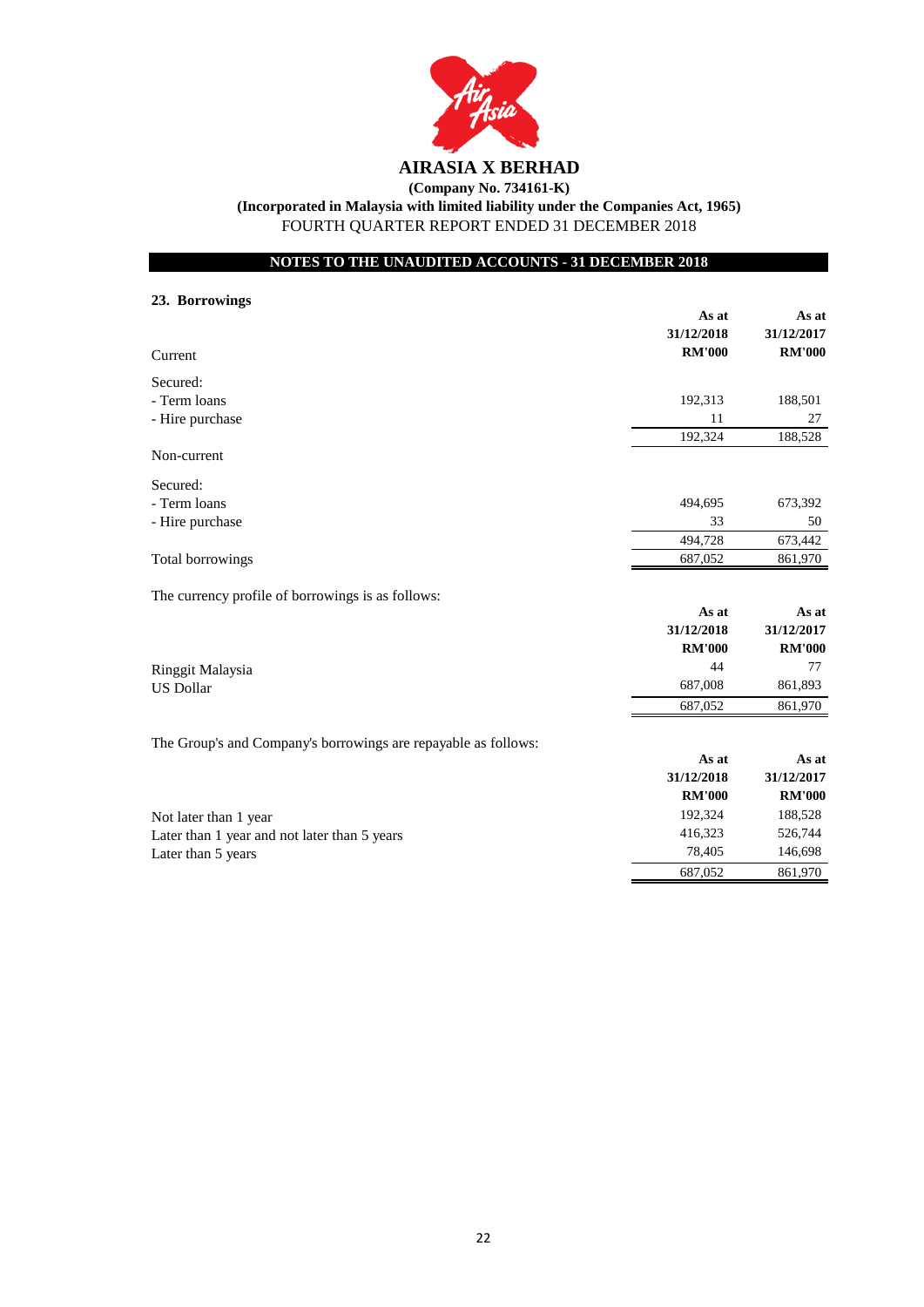

#### **24. Profit per share**

#### Basic profit per share

Basic profit per share is calculated by dividing the net profit for the quarter/financial year by the weighted average number of ordinary shares in issue during the quarter/financial year.

|                                                                                          |                                       | <b>INDIVIDUAL QUARTER</b>             |                             | <b>CUMULATIVE QUARTER</b>   |  |
|------------------------------------------------------------------------------------------|---------------------------------------|---------------------------------------|-----------------------------|-----------------------------|--|
|                                                                                          | <b>Ouarter</b><br>ended<br>31/12/2018 | <b>Ouarter</b><br>ended<br>31/12/2017 | Year<br>ended<br>31/12/2018 | Year<br>ended<br>31/12/2017 |  |
| Net profit/(loss) (RM'000)                                                               | (99.269)                              | 84.415                                | (312,699)                   | 98,886                      |  |
| Weighted average number of ordinary shares<br>in issue $(000)$<br>Profit per share (sen) | 4,148,148<br>(2.4)                    | 4,148,148<br>2.0                      | 4,148,148<br>(7.5)          | 4,148,148<br>2.4            |  |

#### **25. Post balance sheet events**

As at the date of this report, there were no material events after the year end that have not been reflected in the financial statements for the year ended 31 December 2018.

#### **26. Contingent assets**

As at the date of this report, the Group does not have any contingent assets.

#### **27. Contingent liabilities**

There were no major changes in contingent liabilities since the latest audited consolidated financial statements for the financial year ended 31 December 2017.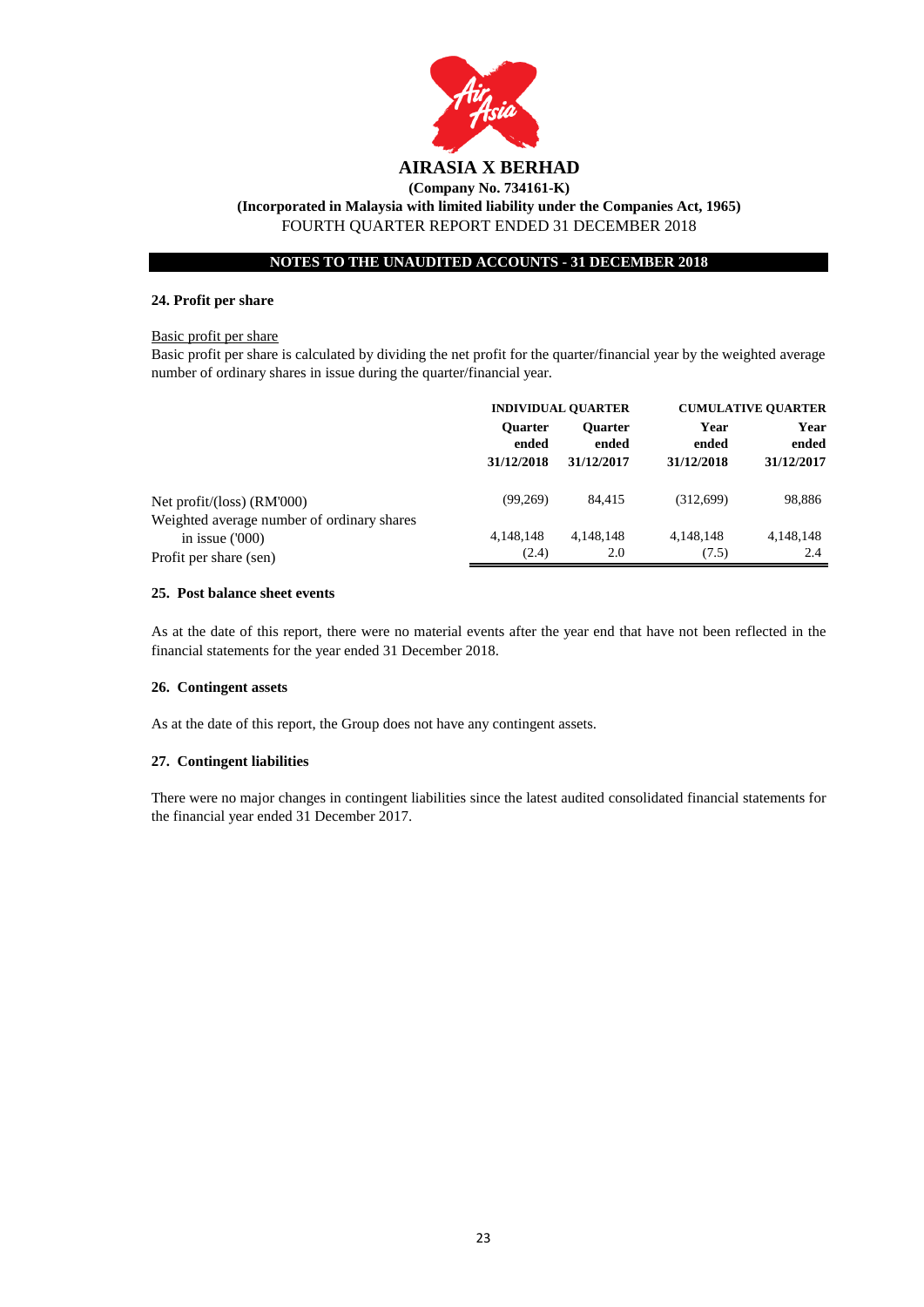

# **(Company No. 734161-K)**

**(Incorporated in Malaysia with limited liability under the Companies Act, 1965)**

FOURTH QUARTER REPORT ENDED 31 DECEMBER 2018

### **NOTES TO THE UNAUDITED ACCOUNTS - 31 DECEMBER 2018**

### **28. Capital commitments outstanding not provided for in the interim financial report**

(a) Capital commitments not provided for in the financial statements are as follows:-

|                   | As at         | As at         |
|-------------------|---------------|---------------|
|                   | 31/12/2018    | 31/12/2017    |
|                   | <b>RM'000</b> | <b>RM'000</b> |
|                   |               |               |
| Aircraft purchase | 110,054,975   | 107,873,854   |

(b) Non-cancellable operating leases

The future minimum lease payments and sublease receipts under non-cancellable operating leases are as follows:-

|                                  | As at         | As at         |  |
|----------------------------------|---------------|---------------|--|
|                                  | 31/12/2018    | 31/12/2017    |  |
|                                  | <b>RM'000</b> | <b>RM'000</b> |  |
| Future minimum lease payments    | 6,776,619     | 7,591,532     |  |
| Future minimum sublease receipts | 1,755,706     | 2,006,436     |  |

#### **29. Significant related parties transactions**

Details of the relationships and transactions between AirAsia X and its significant related parties are as described below:

| Name of companies                               | Relationship                                                                                                                                  |
|-------------------------------------------------|-----------------------------------------------------------------------------------------------------------------------------------------------|
| Thai AirAsia X Co Ltd ("TAAX")                  | Associate                                                                                                                                     |
| PT Indonesia AirAsia Extra ("IAAX")             | Joint Venture                                                                                                                                 |
| AirAsia Berhad ("AAB")                          | Shareholder of the Company for which there is no control,<br>significant influence or joint control, and common Directors and<br>shareholders |
| Caterhamjet Global Ltd ("CJG")                  | Common Directors and shareholders                                                                                                             |
| Thai AirAsia Co., Ltd ("TAA")                   | Common Directors and shareholders                                                                                                             |
| PT Indonesia AirAsia ("IAA")                    | Common Directors and shareholders                                                                                                             |
| AirAsia Japan Co., Ltd ("AAJ")                  | Common Directors and shareholders                                                                                                             |
| Philippines AirAsia Inc. (formerly known as     |                                                                                                                                               |
| "Zest Airway Inc.")("AAZ")                      | Common Directors and shareholders                                                                                                             |
| AirAsia Global Shared Services Sdn Bhd ("AGSS") | Common Directors and shareholders                                                                                                             |
| Rokki Sdn Bhd (formerly known as Tune Box Sdn   |                                                                                                                                               |
| Bhd) ("Rokki")                                  | Common Directors and shareholders                                                                                                             |
| Tune Insurance Malaysia Berhad ("TIMB")         | Common Directors and shareholders                                                                                                             |
| Yummy Kitchen Sdn Bhd ("Yummy Kitchen")         | Common Directors and shareholders                                                                                                             |
| Ground Team Red Sdn Bhd ("GTR")                 | Common Directors and shareholders                                                                                                             |
| AirAsia (India) Pvt Ltd ("AAI")                 | Common Directors and shareholders                                                                                                             |
| RedCargo Logistics Sdn Bhd ('RCL'')             | Common Directors and shareholders                                                                                                             |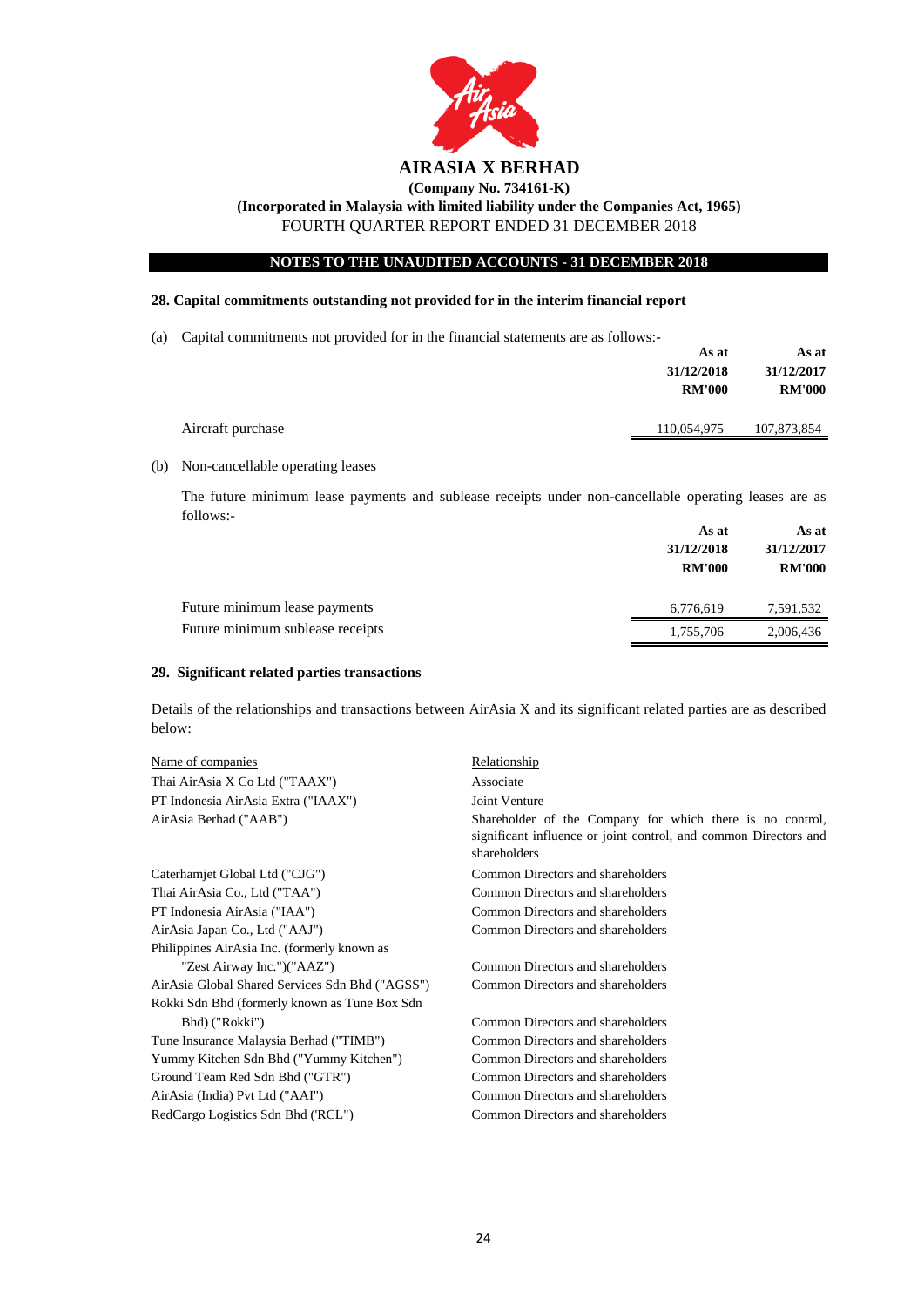

**(Company No. 734161-K)**

**(Incorporated in Malaysia with limited liability under the Companies Act, 1965)**

FOURTH QUARTER REPORT ENDED 31 DECEMBER 2018

### **NOTES TO THE UNAUDITED ACCOUNTS - 31 DECEMBER 2018**

These following items have been included in the income statement:

|                                                        | <b>INDIVIDUAL QUARTER</b> |                          | <b>CUMULATIVE QUARTER</b> |               |                         |               |               |
|--------------------------------------------------------|---------------------------|--------------------------|---------------------------|---------------|-------------------------|---------------|---------------|
|                                                        | Quarter<br>ended          |                          |                           |               | <b>Ouarter</b><br>ended | Year<br>ended | Year<br>ended |
|                                                        | 31/12/2018                | 31/12/2017               | 31/12/2018                | 31/12/2017    |                         |               |               |
|                                                        | <b>RM'000</b>             | <b>RM'000</b>            | <b>RM'000</b>             | <b>RM'000</b> |                         |               |               |
| <b>TAAX</b>                                            |                           |                          |                           |               |                         |               |               |
| - Aircraft operating lease income for leased aircraft  | 112,636                   | 67,292                   | 365,464                   | 338,853       |                         |               |               |
| - Net operational services charged (from)/ to TAAX     | (3,109)                   |                          | 27,567                    | 28,270        |                         |               |               |
| <b>IAAX</b>                                            |                           |                          |                           |               |                         |               |               |
| - Aircraft operating lease income for leased aircraft  | 5,514                     | 25,511                   | 87,452                    | 113,874       |                         |               |               |
| - Net operational services charged to                  |                           |                          |                           |               |                         |               |               |
| <b>IAAX</b>                                            | 905                       |                          | 2,991                     | 8,620         |                         |               |               |
| AAB                                                    |                           |                          |                           |               |                         |               |               |
| - Brand license fee                                    |                           |                          | (8,530)                   | (8,530)       |                         |               |               |
| - Lounge services                                      | 499                       | 816                      | 1,788                     | 2,001         |                         |               |               |
| - Net operational services charged from AAB            | (15,760)                  | (4,138)                  | (40, 133)                 | (41,627)      |                         |               |               |
| CJG                                                    |                           |                          |                           |               |                         |               |               |
| - Charter air travel services                          |                           |                          |                           | (2,780)       |                         |               |               |
| <b>TAA</b>                                             |                           |                          |                           |               |                         |               |               |
| - Net operational services charged to TAA              | 63                        | 122                      | 315                       | 519           |                         |               |               |
| <b>IAA</b>                                             |                           |                          |                           |               |                         |               |               |
| - Net operational services charged to IAA              | 281                       | 1                        | 29                        | 19            |                         |               |               |
| AAJ                                                    |                           |                          |                           |               |                         |               |               |
| - Net operational services charged (from)/ to AAJ      | (425)                     | 169                      | (2,625)                   | 55            |                         |               |               |
| AAZ                                                    |                           |                          |                           |               |                         |               |               |
| - Net operational services charged to AAZ              | (8, 497)                  | 375                      | 1,530                     | 1,249         |                         |               |               |
| <b>AGSS</b>                                            |                           |                          |                           |               |                         |               |               |
| - Provision of shared services                         | (1,045)                   | (767)                    | (3,239)                   | (3, 345)      |                         |               |               |
| - Net operational services charged from AGSS           | (732)                     | $\overline{\phantom{a}}$ | (1,948)                   |               |                         |               |               |
| Rokki                                                  |                           |                          |                           |               |                         |               |               |
| - In-flight entertainment system and software expenses | (945)                     | (966)                    | (3,725)                   | (3,906)       |                         |               |               |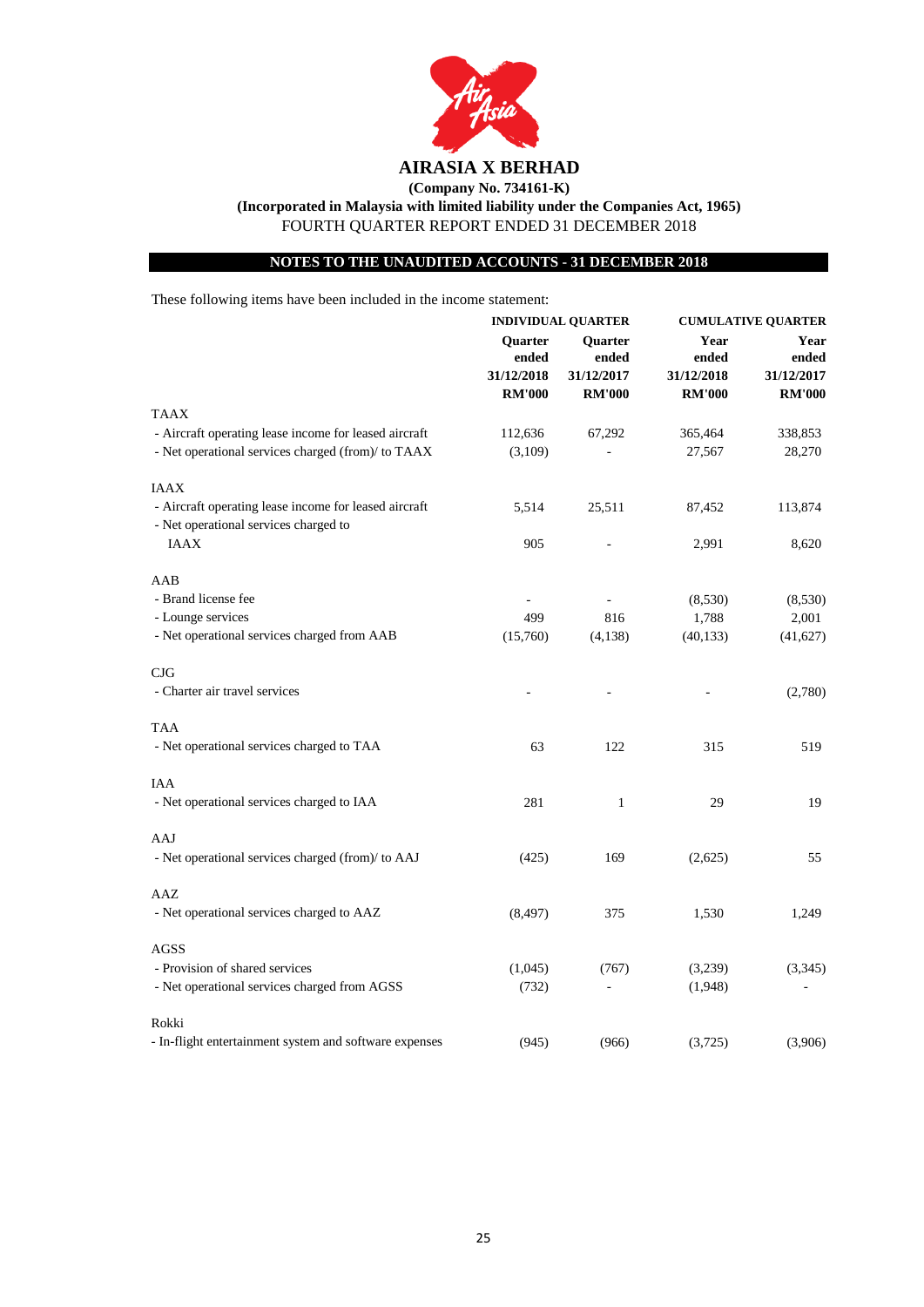

**(Company No. 734161-K)**

**(Incorporated in Malaysia with limited liability under the Companies Act, 1965)**

FOURTH QUARTER REPORT ENDED 31 DECEMBER 2018

### **NOTES TO THE UNAUDITED ACCOUNTS - 31 DECEMBER 2018**

|                                                       | <b>INDIVIDUAL QUARTER</b>                              |                                                        | <b>CUMULATIVE QUARTER</b>                    |                                              |
|-------------------------------------------------------|--------------------------------------------------------|--------------------------------------------------------|----------------------------------------------|----------------------------------------------|
|                                                       | <b>Ouarter</b><br>ended<br>31/12/2018<br><b>RM'000</b> | <b>Ouarter</b><br>ended<br>31/12/2017<br><b>RM'000</b> | Year<br>ended<br>31/12/2018<br><b>RM'000</b> | Year<br>ended<br>31/12/2017<br><b>RM'000</b> |
| <b>TIMB</b>                                           |                                                        |                                                        |                                              |                                              |
| - Commission received/receivable on travel insurance  |                                                        |                                                        |                                              |                                              |
| insurance                                             | 639                                                    | 612                                                    | 3,234                                        | 2,266                                        |
| - Premium collected on behalf of TIMB on travel       |                                                        |                                                        |                                              |                                              |
| insurance                                             | (2,555)                                                | (2, 448)                                               | (12,934)                                     | (9,064)                                      |
| Yummy Kitchen                                         |                                                        |                                                        |                                              |                                              |
| - Provision of food catering services                 | (382)                                                  | (89)                                                   | (1,486)                                      | (1,047)                                      |
| <b>GTR</b>                                            |                                                        |                                                        |                                              |                                              |
| - Sale of ramp equipment                              |                                                        | 4,630                                                  |                                              | 4,630                                        |
| - Ground handling services                            | (17, 458)                                              | (5,917)                                                | (37, 137)                                    | (5,917)                                      |
| - Net operational services charged from<br><b>GTR</b> |                                                        |                                                        | (530)                                        |                                              |
| AAI                                                   |                                                        |                                                        |                                              |                                              |
| - Net operational services charged from AAI           | (201)                                                  |                                                        | (926)                                        | (1,276)                                      |
| <b>RCL</b>                                            |                                                        |                                                        |                                              |                                              |
| - Purchase of cargo transportation capacity           | 46,561                                                 |                                                        | 88,407                                       |                                              |

#### **30. Review of Group's performance**

#### **Performance of current quarter against the same quarter last year for Malaysia**

The net operating profit for the group in 4Q18 was RM27.4 million (4Q17: RM120 million). This was mainly due to increase in average fuel price from USD69 per barrel in 4Q17 to USD89 per barrel in 4Q18. In addition, the Group has provided an impairment on amount due from joint venture amounting to RM24 million (4Q17: Nil).

During the quarter, CASK improved 1% to 12.27 sen and CASK ex-fuel has improved by 16% from 8.22 sen to 6.94 sen as compared to 4Q17 as a result of enhanced cost management.

#### **31. Variance of results against preceding quarter**

The Group recorded a net operating profit of RM27.4 million in 4Q18, as compared to net loss of RM205.2million in 3Q18. The improved results are consistent with the seasonal pattern which is in line with the business trend of the Group.